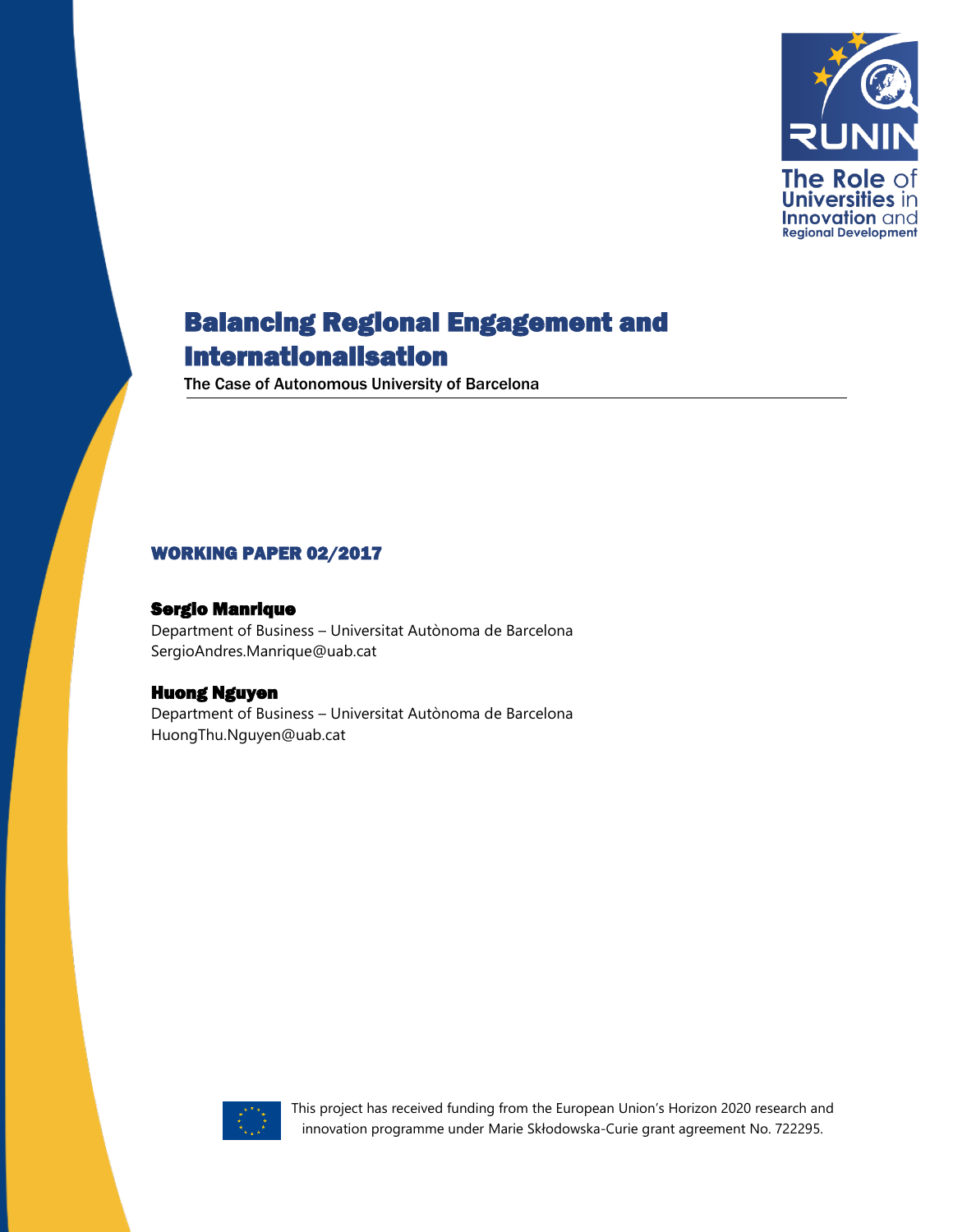### <span id="page-1-0"></span>Abstract

Beside education and research, universities are increasingly recognised as important actors in innovation and regional development. At the same time, in a globalised context, internationalisation and quality of education and research are complementary to each other. Accordingly, there is a need for universities to implement strategies to promote their international engagement. Do regional mission and internationalisation appear paradoxical? This paper explores the phenomena through a case study of the Autonomous University of Barcelona (UAB) and the region of Barcelona city and Catalonia's AP-7/B-30 industrial agglomeration, by analysing UAB´s infrastructure, capabilities and its collaborations with external stakeholders such as firms, public institutions and communities. As a top ranked institution in Spain and Europe, UAB has a strong point of view towards the importance of internationalisation focusing on three central actions of mobility, collaboration, and attraction of talent. UAB also aims to contribute to innovation and regional development beyond its educational and research activities. The role of UAB in innovation and regional development has been strengthened especially since 2008 when Barcelona city expressed its particular interests in engaging universities as a joint strategy to improve the international competitiveness of the economy and later in 2009 with UAB´s achievement of Campus of International Excellence. The study reveals that UAB has a strong impact by its intensive knowledge spillovers, technology transfer, and several projects developed to solve regional public concerns. Lastly, UAB is increasingly considered as a key stakeholder in negotiating and decision-making process for innovation and regional development.

**Keywords:** Universities, Innovation, Regional Development, UAB, Barcelona.

**JEL:** I23; O20; O30; R10; R58

This paper version was presented at the 12<sup>th</sup> Regional Innovation Policies Conference, which was held in Santiago de Compostela, Spain on October 26th-27<sup>th</sup> 2017, and is currently under further work and improvement for becoming a book chapter in the framework of RUNIN project.

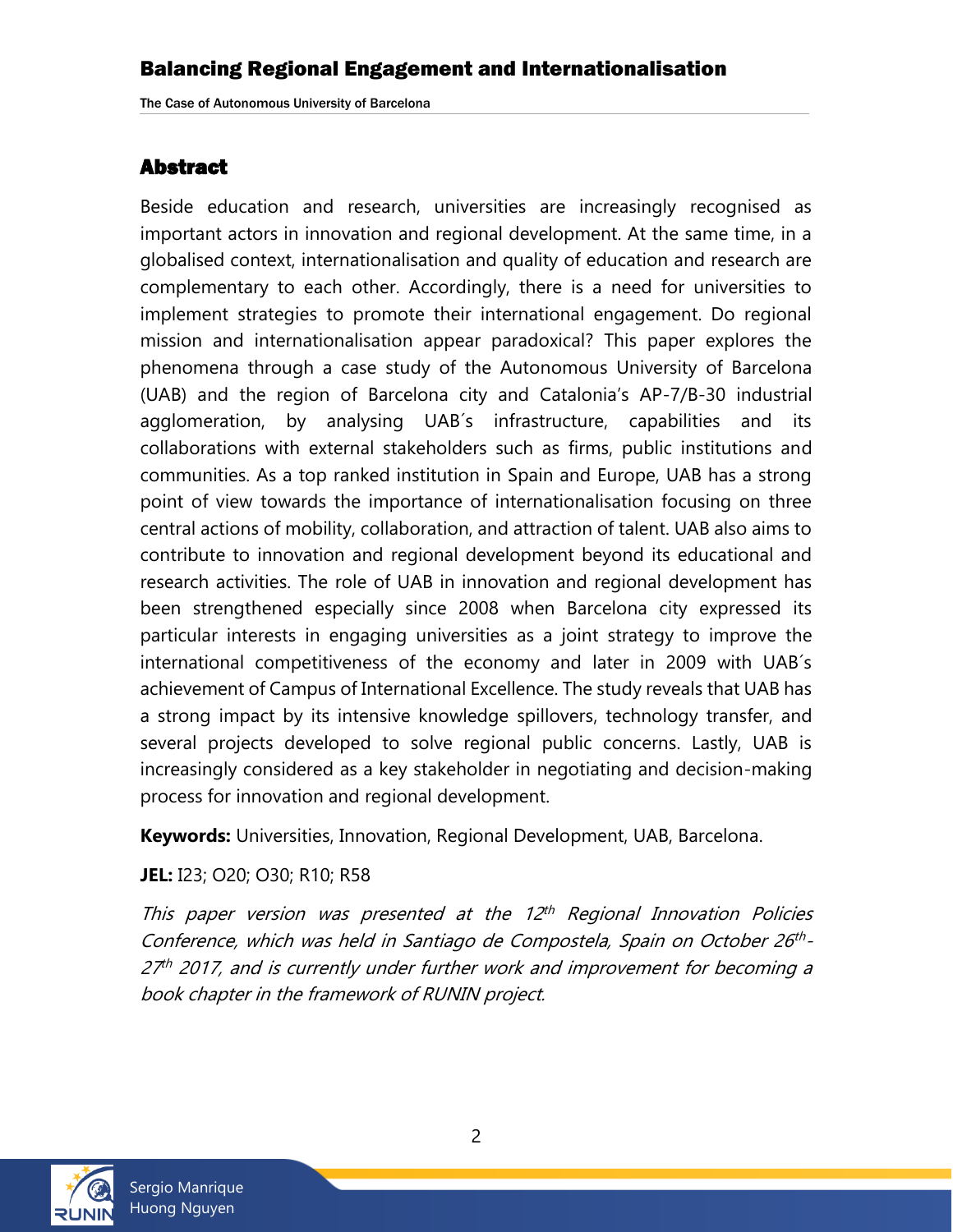The Case of Autonomous University of Barcelona

# **Table of Contents**

| 1.             |  |  |
|----------------|--|--|
| 2.             |  |  |
| 2.1.           |  |  |
| 2.2.           |  |  |
| 3.             |  |  |
| 3.1.           |  |  |
| 3.2.           |  |  |
| 4.             |  |  |
| 4.1.           |  |  |
| 4.2.           |  |  |
| 5.             |  |  |
| 5.1            |  |  |
| 5.2            |  |  |
| 6.             |  |  |
|                |  |  |
|                |  |  |
| 7 <sub>1</sub> |  |  |

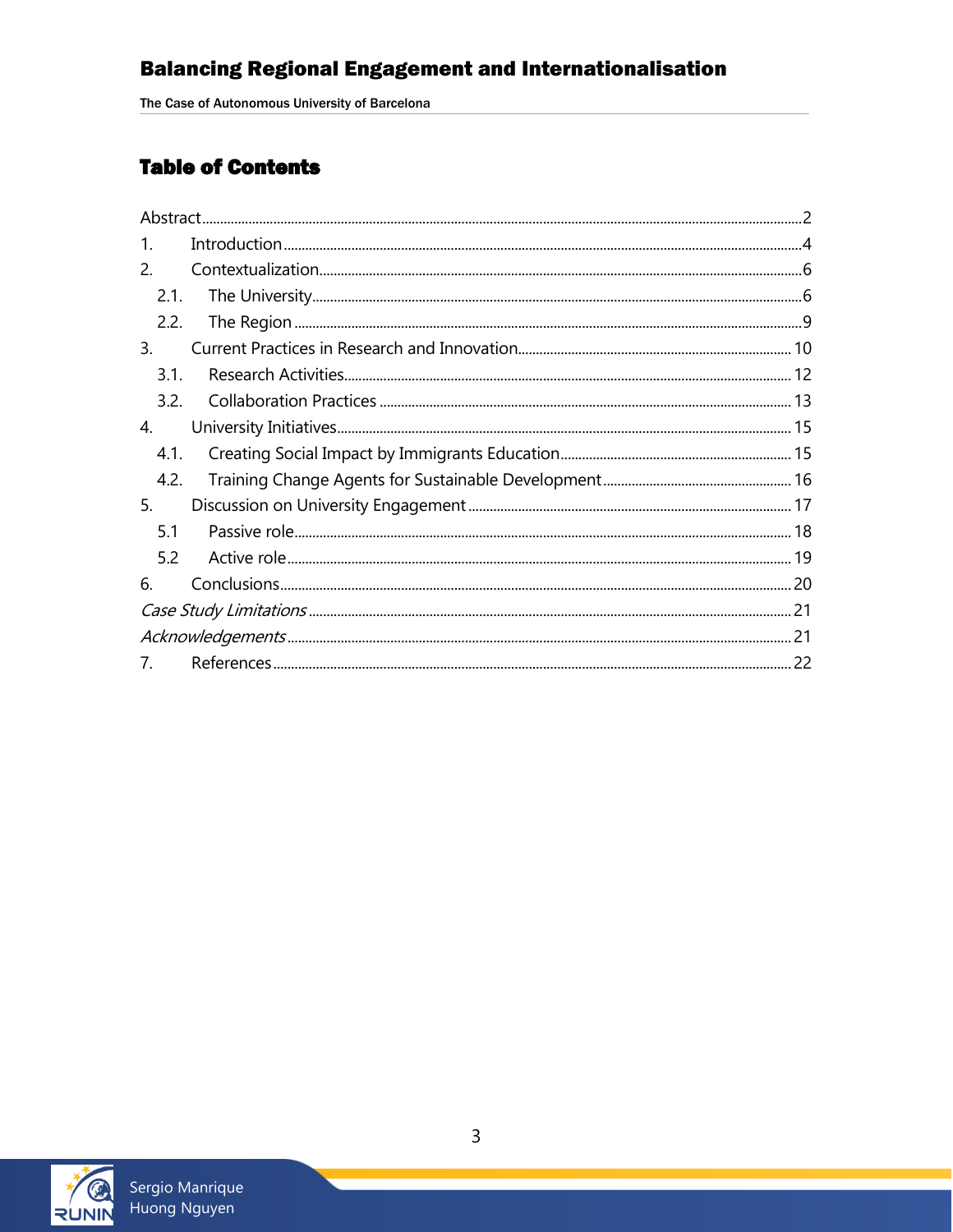### <span id="page-3-0"></span>1. Introduction

The role of universities in innovation and regional development is a relevant issue for practitioners, politicians and academics, and receives growing attention from different knowledge bodies and disciplines such as economics, sociology, politics and business. Universities have been facing new challenges and changes in their role in society and economy, especially in the last decade. While knowledge production relates more and more to economic competitiveness at -developed and developing- countries and regions, new demands on higher education and national research institutions come up as part of their mission in terms of education, research and, particularly, regional development (Perkmann & Walsh, 2007; Göransson & Brundenius, 2011). This third mission affirms a new role for universities in regional innovation systems (Cooke, Uranga, & Etxebarria, 1997).

The third mission of universities can be reflected through two main concepts of quadruple helix model of innovation and regional innovation systems, among others. The knowledge-based regional development asks for certain types of activities, actors and collaborative practices. On the understanding that such development should not be based on a set of traditional top-down policies but on a complex and multi-actor discovery process, the quadruple helix model is proposed (Kolehmainen et al., 2016). The quadruple helix model encourages the collaboration among university, government, industry and a wider community of civil society/citizens/ users to enhance product and knowledge transfer (Arnkil et al., 2010). It is a general process where the four mentioned stakeholders engage to meet both economic and societal needs with the production of new knowledge and technology (Kolehmainen et al., 2016). The bottom-up initiatives from society reinforced with top-down programs and policies of university, government and firms will lead to the more successful results, other than ignoring the role of any of the four helixes (Etzkowitz, 2003). The role of university in innovation and regional development is also reflected in the regional innovation systems concept. Regional innovation systems are associated with the "network of institutions in the public and private sectors" which acts to improve local conditions for technologies and knowledge transfer (Freeman, 1987; Etzkowitz, 2002). In this case, university is considered as a significant actor, even placed at heart of the region´s economy (Hudson, 2011). On a separate point, the only requirement to define "region" in

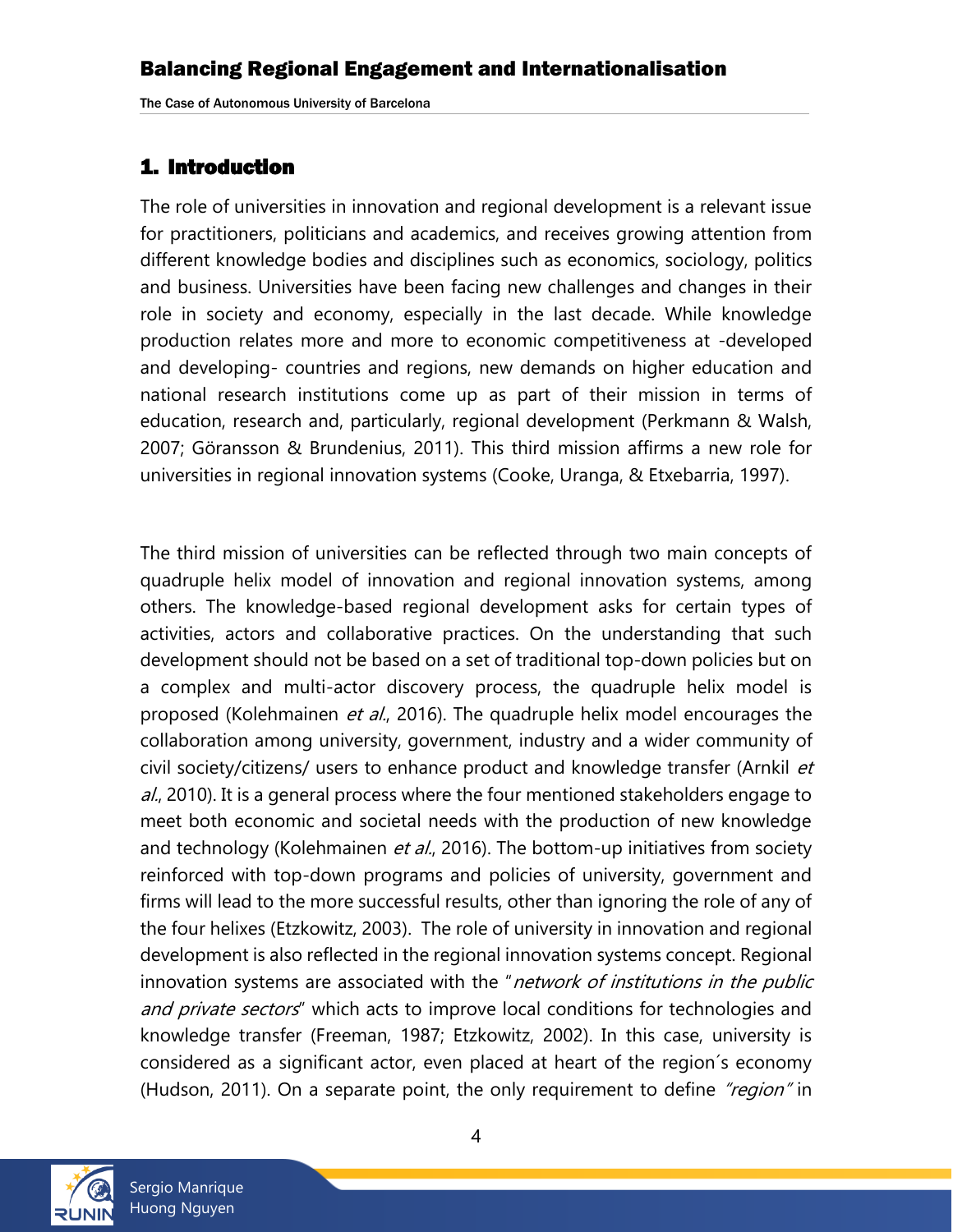this concept is that it should have an integrated productive arrangement (technoeconomic) and an institutional one (political-legal) (Vilalta et al., 2011). Hence, region is flexibly discussed in current literature as a city, metropolitan area or district/ county inside metropolitan area (Vilalta et al., 2011). The increasing interest in the role of universities in innovation and regional development has also caused a change in the conception of innovation practices in countries and regions. The appearance of new policies involving research and innovation practices is evidence of the interest from regional and local authorities in involving universities and research institutions in the social and economic development of regions. European Union (EU), through the Horizon 2020 – Research and Innovation Framework Programme, has overseen and promoted the regional development of EU Member States basing these efforts in actions and projects with an active participation of higher education institutions (European Commission). In the case of Catalonia region in Spain, the local government has designed and implemented policies and projects aligned with the Horizon 2020, as part of the Research and Innovation Strategy for the Smart Specialisation of Catalonia (RIS3CAT) (Generalitat de Catalunya, 2014).

Universities have roles to play in innovation and regional development, at the same time, it should be noted that in a globalised context, universities are also encouraged to implement strategies to promote their international engagement. It is based on the understanding that internationalisation and quality of education and research are complementary (Association of Catalan Public Universities - ACUP, 2010). It triggers the curiosity on how a university with an internationalisation orientation can significantly contribute to region's innovation and development. This paper reveals the answer for this phenomena through a case study of The Autonomous University of Barcelona (Universitat Autònoma de Barcelona, hereafter referred as UAB). UAB is a public higher education institution located in Barcelona province in Catalonia, Spain. The UAB counts with more than 35,000 students; which is in the third place of Catalan universities in the number of students (OECD, 2010). UAB has become an important actor for its surrounding region and is expected to be a relevant entity for innovation and regional development. The region considered in this study includes the B30/AP7 highway central section, mainly composed by Vallès Occidental county municipalities, which

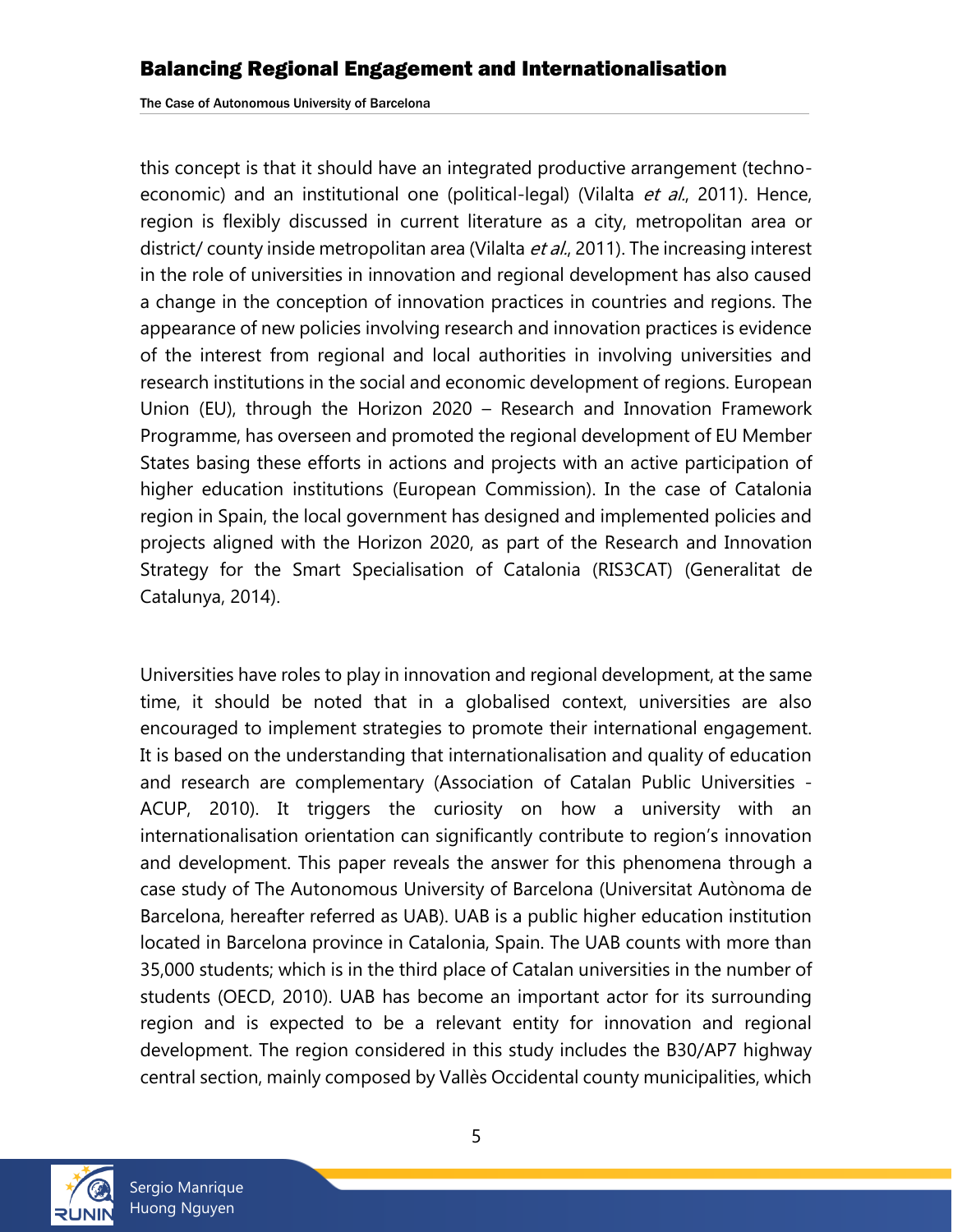is relevant for UAB due to proximity and collaboration with municipality councils; and Barcelona city, given the historical link between UAB and the town, which is still observed through university-city collaboration and joined research and education projects. UAB has a strong view on internationalisation presented in its mission, which can be considered itself as an internationally-oriented university. As a top ranked institution in Spain and Europe, the UAB also acts beyond its educational and research activities, and develop a strong connection with the external world through collaborations with firms, public institutions and communities. It aims for creating welfare and development in society. This research explores the role of UAB in innovation and the regional development, through a judicious study of its infrastructure and capabilities (innovation potential), and its collaborations with other actors, such as local authorities, industry and society.

### <span id="page-5-0"></span>2. Contextualization

The first step to understand the role of UAB is going over the characteristics of the university and its region.

# <span id="page-5-1"></span>2.1. The University

The UAB is considered a young university with less than 50 years of history. It was established in June 1968 when the conception of the university in Europe was evolving due to the nascent access of women and middle-class students to higher education institutions. The political context in Spain was different from the rest of Europe after a civil war and almost thirty years of dictatorship. Apart of a massified university system with a huge disproportion between academics and students, there was also a growing demand of democratic values in its classrooms. In this political turmoil with frequent demonstrations and strikes, it was decided to create two new universities located in Madrid and Barcelona as part of an experiment to develop institutions with some flexibility and independence. This is the reason why these two universities were labelled with the name "autonomous". The Autonomous University of Barcelona (UAB) and the Autonomous University of Madrid, because they had the possibility of limited self-governance to respond to the new societal demands. UAB started its activities with a reduced number of

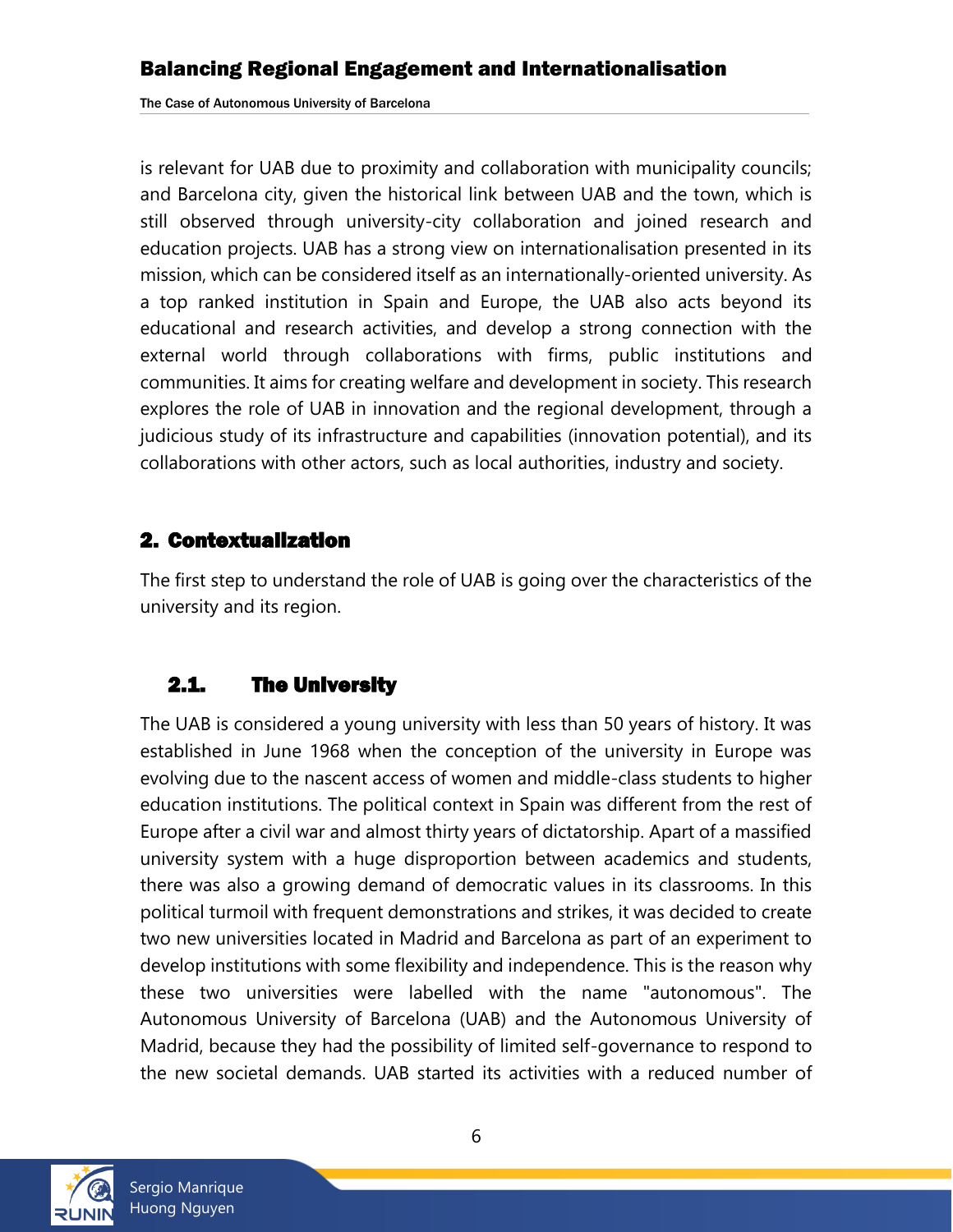students in improvised and limited facilities. Afterwards, a suitable building land of about 120 hectares, 20 km away from Barcelona town, was acquired by UAB with the support of Barcelona and Sabadell city councils. The autonomous character of the institution, together with the difficulty of developing a new campus within the town, meant a location outside but with a strong link with the city of Barcelona. The university campus was built from scratch in the Bellaterra district with the 4 first faculties: Philosophy and Arts, Medicine, Science and Economics, under a model based on the respect for the basic principles of autonomy, student participation and social commitment (UAB, 2017). With a lot of difficulties these principles were translated into: i) independence in selecting teaching staff; ii) accessible admission of students; iii) freedom to create its own study plans and; iv) freedom to control the University's capital.

After the end of Franco's dictatorship in Spain in the 1970's, the UAB created other faculties in different disciplines, and its research activities became widespread thanks to collaboration with the Spanish National Research Council (CSIC) and the Government of Catalonia, among other institutions (UAB, 2017). In 1990's, cultural and social life became stronger in UAB campus with the inauguration of Vila Universitària as a student village in 1992 and a number of services in Plaça Civica in 1996. Vila Universitària, with the capacity of more than 2,100 people, is a residential complex located in the campus, surrounded by forest and wellconnected with Barcelona City. UAB is among few universities in Spain having the luxury of owning such a complete campus. This decade brought an increase in social responsibility actions and programmes, as an evidence of UAB commitment with society and surrounding communities. After 2000, UAB gave relevance and started developing important activities for knowledge transfer to the productive sector, which led to the creation of the UAB Research Park (Parc de Recerca) in 2007. The last decade brought new challenges for UAB in terms of a great growth combined with an economic recession which also affected public universities finances. However, UAB has maintained as a leading university with the achievement of Campus of International Excellence in 2009 aiming to promote knowledge and innovation. Recently, the university is also one of the first European universities offering massive open online courses (MOOC), considered as an innovative form of teaching. Towards celebrating the 50<sup>th</sup> anniversary, the UAB has

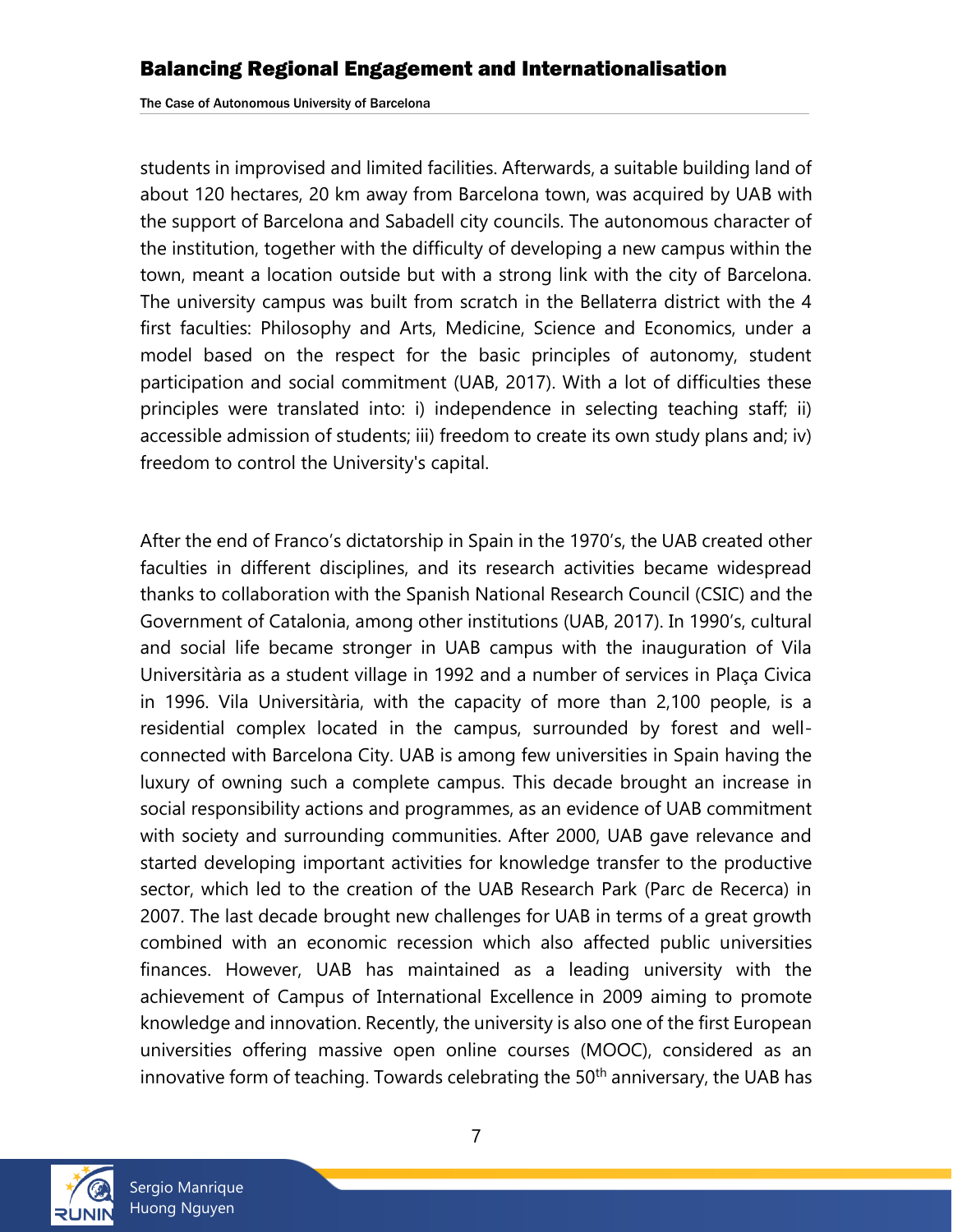The Case of Autonomous University of Barcelona

been classified as the leading university in Spain obtaining a maximum score in 26 of the 33 indicators based on the European Commission's U-Multirank. Furthermore, it has been classified in the position nine in the world by QS Top 50 Under 50 Ranking.

The UAB Campus of International Excellence (CIE) sphere includes the UAB core (departments, research groups and scientific facilities), the research and technology facilities (research institutions and centres, new technology based firms) and other territory agents (firms, local authorities and neighbour organizations). Therefore, not only the academic community (students, teachers, researchers and other staff) attends daily to UAB campus, but also many industryrelated and government-related people work within university facilities. However, UAB counts with a large academic community composed by 3,517 professor and researchers, 2,348 administrative employees and 37,077 students (including bachelor, master and doctoral levels) in the 2015-2016 academic year. Besides, UAB also attracts around 1,000 visiting researchers and professors annually. To harbour this great population, UAB counts with 55 academic departments of several knowledge disciplines, organized in 14 faculties and schools. In this regard, unlike other universities in Europe, UAB is under a shared governing system with decentralised and democratic structure.

The university hosts several education and research centres and institutions, research clusters, as well as firms (spin-offs, start-ups, new technology based firms (NTBFs) and affiliated and derived companies). UAB Research Park (Parc de Recerca), headquartered in campus, aims to *"promote and enhance the technology* and knowledge transfer activities of its members, encourage entrepreneurship through the creation of new businesses based on research and generally facilitate interaction between research, business and society" (Parc de Recerca, 2017). Its activities are carried around several topics, especially in new technology-based disciplines like biomedicine, climate change and communications. On the other hand, UAB also hosts foundations such as Solidarity Autonomous Foundation (FAS), Association of UAB Friends and UAB Foundation, institutions in charge of

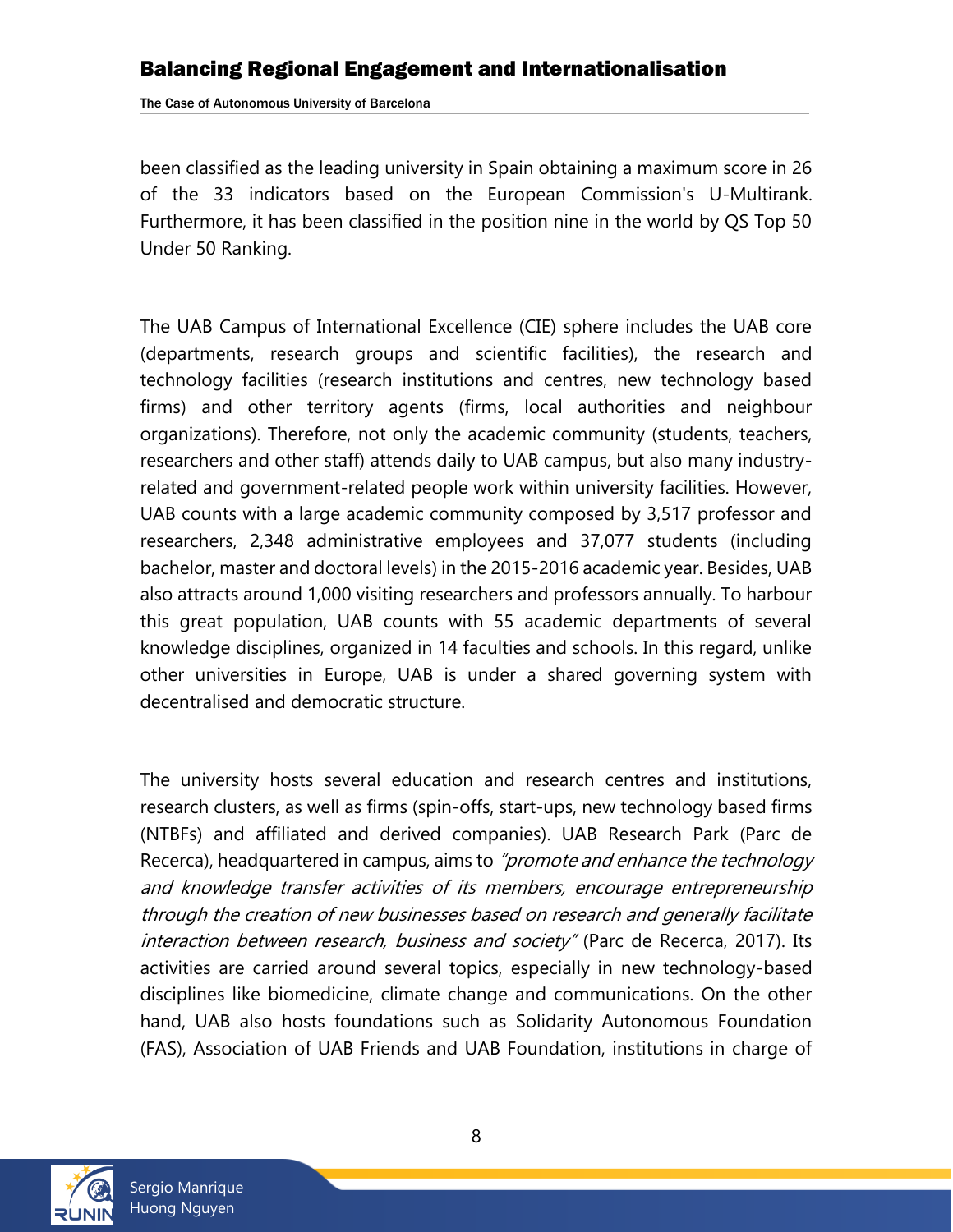the projects and programs that the university designs and implements for citizens and community as part of its social responsibility task.

# <span id="page-8-0"></span>2.2. The Region

UAB main campus is located at Bellaterra district, in Cerdanyola del Vallès city, part of Vallès Occidental (Western Valley) County, where several municipalities belong to the B30 area. The county partially makes part of the Metropolitan Region of Barcelona in Catalonia, one of the 17 autonomous communities in which Spain is divided in territorial and administrative terms. Catalonia is considered as the driving economic force in Spain which makes part of 20% of GDP in economic aspect; 25.5% of industrial activity and 17.5% of trade operation (B30 Association, 2017). Catalonia has a special interest in engaging universities as a strategy to improve the competitiveness of economy, especially demonstrated by a strategic agreement signed by Generalitat de Catalunya in 2008. In this agreement, several points related to the university sector were indicated such as promoting excellence and internationalisation in education, matching study programmes with the needs of the labour market and strengthening the relations between university and industry (OECD, 2010).



**Figure 1 - Maps of Barcelona and B30 Area (UAB, 2017)**

The university considers itself as a part of B30 area -located in **Figure 1**- which includes a group of 23 local councils in the AP-7 and C-58 motorways since

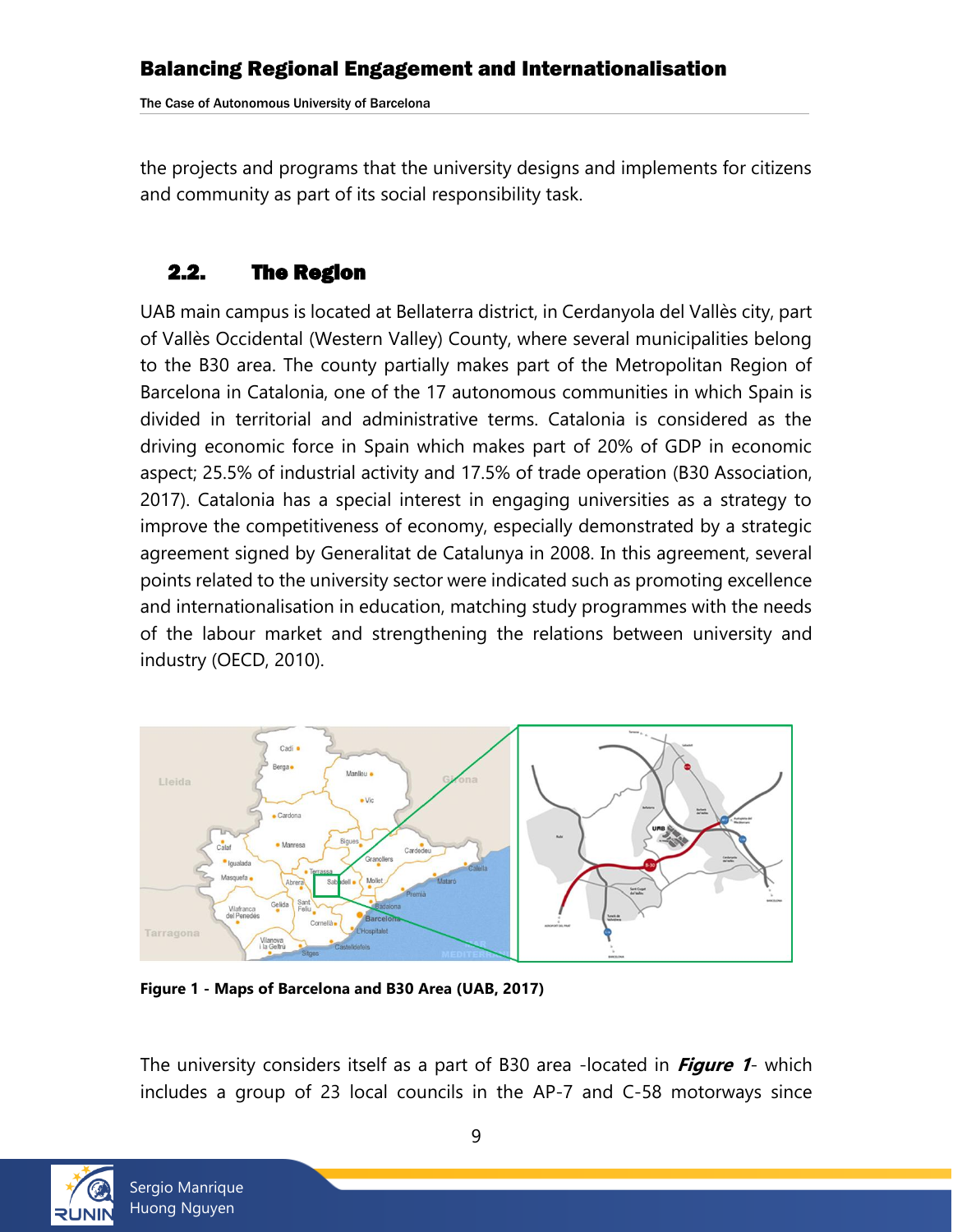The Case of Autonomous University of Barcelona

October 2012. The municipalities on this stretch of route create the leading industrial agglomeration in Catalonia particularly and in Spain generally (Solà, Sàez, & Termes, 2010). 14 out of those 23 municipalities belong to Vallès Occidental County. B30 covers a 50km route, a surface area of 485km2 with the population of 1,018,166, a total of 30,173 companies and 387,478 jobs with 195 industrial estates. B30 is a project promoted in accordance with Catalan economic and industrial policies such as the Research and Innovation Strategy for the Smart Specialisation of Catalonia (RIS3CAT) over the 2014-2020 period and the Industrial Policy Plan of Catalonia for the 2010-2020 period. B30 aims to identify the potential of the area and to implement the joint strategy among companies, research centres, universities, local councils, business organisations, trade union and governing organisations for the industrial and technological development of region. It is important that such representatives work together to promote B30 as the most potential area for innovation of Catalonia, Spain, and possibly one of the best areas in Southern Europe. Additionally, UAB main campus is 20 km far away from Barcelona city, the capital of Barcelona province as well as of Catalonia region. Due to the historical background of university as mentioned above, Barcelona city is claimed as the home of UAB. In this case study, the impact of UAB in the region development is explored putting in the context of B30 and Barcelona city.

#### <span id="page-9-0"></span>3. Current Practices in Research and Innovation

Missions stated by the university should be considered to find out the consistency of its goals towards innovation development of the region. Oriented by the Association of Catalan Public Universities (ACUP), UAB has a strong point of view towards the importance of internationalisation focusing on three central lines of action: mobility, collaboration and cooperation, and attraction of talent (UAB, 2017). Internationalisation is considered as one of the means to achieve the objectives of offering high quality education, research and knowledge transfer (UAB, 2017). Based on such understanding, UAB develops extensive strategic alliances with other higher education institutions through many consortiums and networks. These include over 1,000 partnership links within Europe, many collaboration agreements with Latin America, and several joint programmes with Asian universities (UAB is the first Spanish university has those programmes).

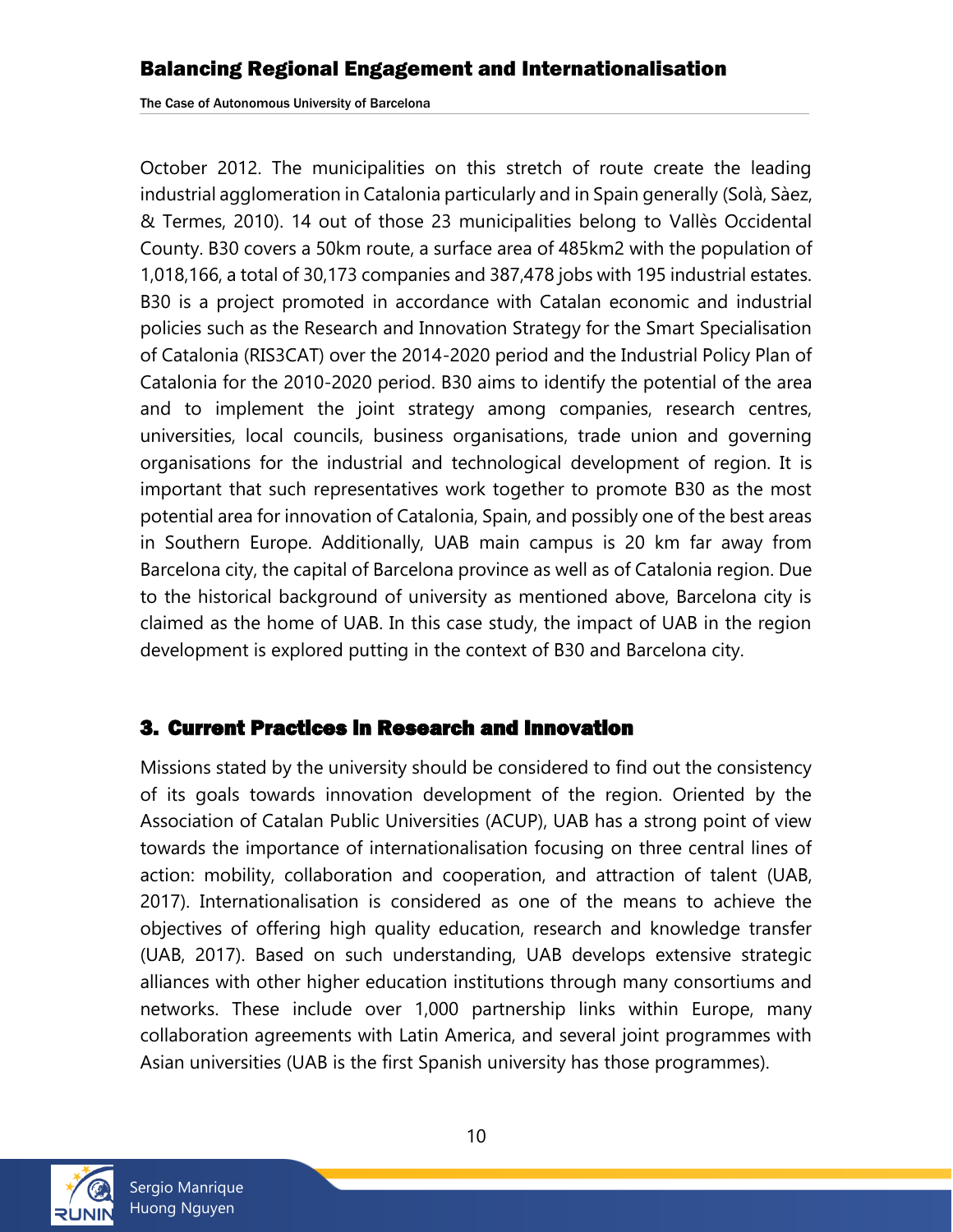Do those missions and actions appear paradoxical to indicate the significant role of university in regional development? The proposed answer is "Not necessarily". In fact, there are two trends recognised about the role of universities in regional development processes. Some universities indicate their role in improving the regional competitiveness through accessible and valuable education and research, while many universities purely pursue international (or global) approaches to education and research hence possibly ignore the region where they are located (Kolehmainen et al., 2016). Goddard and Vallance (2013, p. 47) arqued that the regional and international views are not necessarily contradictory. Universities with an international orientation can also have great impacts on economic development regionally since strong international collaborations serve as the basis to enhance innovation and knowledge transfer in a variety of fields, later affects to the wider economy (Goddard & Vallance, 2013, p. 47). In terms of human capital, international orientation allows to achieve international standards which has both international and local value. For instance, scientific production with international quality by researchers should also serve technology transfer and consultancy at regional level.

In European context, international collaborations –in several fields such as training, research and technology transfer- are usually supported by regions since they consider that such network of excellence will help connecting regional systems, hence, have positive impacts on regional development (Charles, 2006, p. 128). It appears to be the case for UAB since it makes part of ACUP which demonstrates a strong internationalisation orientation observed in its Internationalisation Plan recently (e.g. 2010-2015). In 2009, Barcelona city council also expressed its desire in building UAB as Campus of International Excellence to *"reinforce the* international standing of the UAB and of the Barcelona Metropolitan Area, by attracting talented researchers and entrepreneurs". The action showed the joint approach to international competition for Barcelona and UAB. Barcelona City's international presence of a wealthy capital is considered as a "calling card" for UAB's international cooperation, while university campus development assists the city in attracting knowledge-intensive organisations and employees (Benneworth et al., 2010). In fact, UAB proves itself as a university with a commitment to

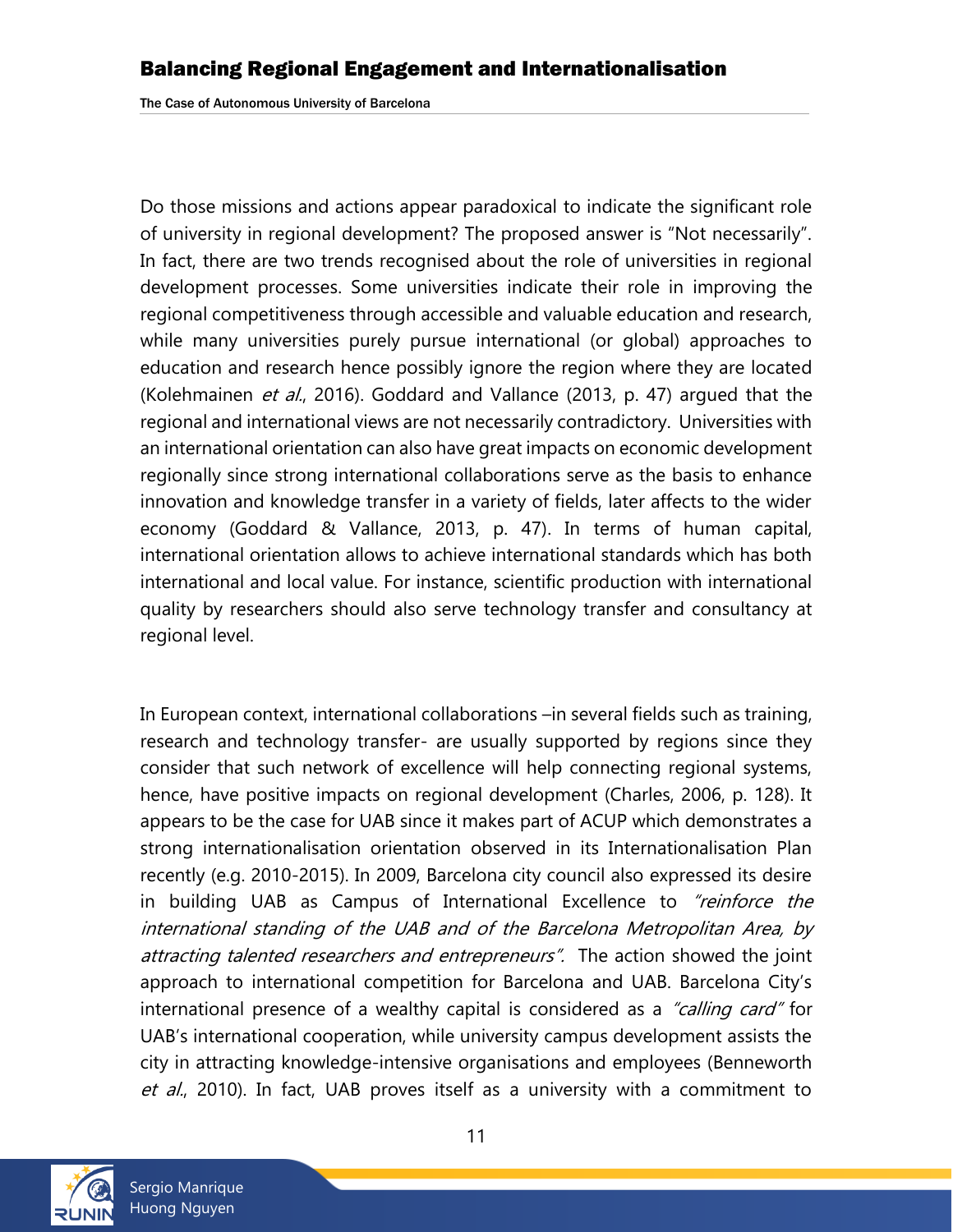The Case of Autonomous University of Barcelona

innovation and regional development through knowledge exchange with industry, society and public sector (government), as will be examined in the next section.

### <span id="page-11-0"></span>3.1. Research Activities

When having a look at UAB research activities, one can certainly state that it is a research-oriented university, in which maintenance and creation of knowledge are core practices. The scientific production (articles, reviews, editorial materials and preceding papers, among others) at UAB in the last 10 years has had an increasing behaviour, in harmony with the university growth. **Figure 2** shows the positive tendency of research production, especially evident after 2010, with a 50% increase, when the effects of Research Park Creation and Campus of International Excellence development started manifesting, as well as specific efforts from university and faculty directives to enhance research activities.



**Figure 2 - Scientific Production Evolution of UAB 2006-2015**

2014 has been the year with the greatest scientific production (4,078 items), doubling the number of the first years of the analysed period. With more than 3,300 articles published, it is the most representative category in UAB scientific production in 2015. After articles, reviews and editorial materials are the most relevant scientific production items; however, articles represent more than 88% of UAB's production, while the next most important category (reviews) only represents a little more than 5%. The quartile classification of journals where articles produced at UAB were published is an evidence of the quality level of

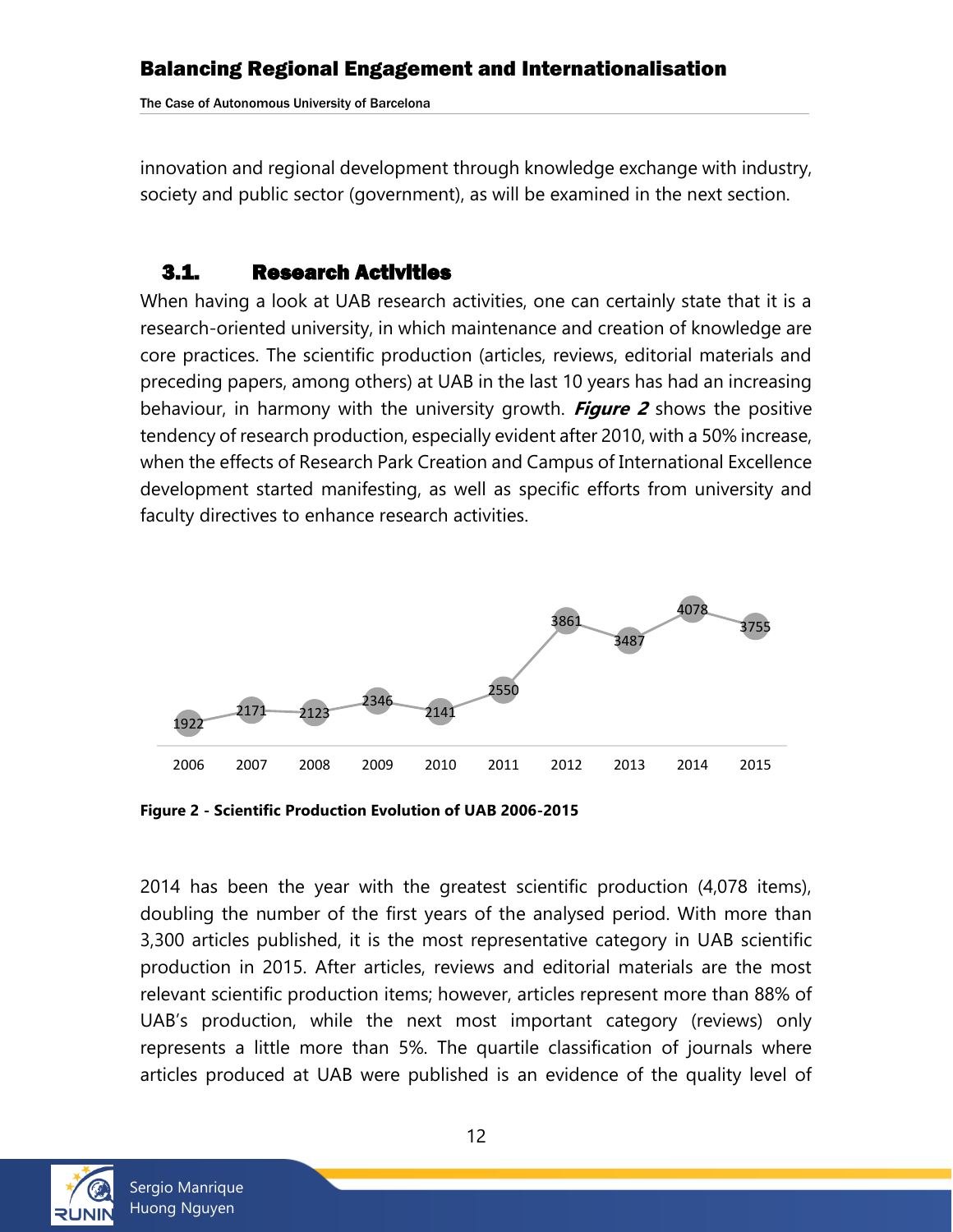university scientific production, with 54% and 22% of papers classified in the first and second quartiles respectively in 2015. UAB has not only evolved in the scientific production size, but also in the research value and authors assertiveness. The highquality dominance in UAB scientific production has been a common denominator during the last decade. UAB has been ranked among the best Spanish universities in different rankings related to research activity: 2° in Scimago Institution Rankings World Report -SIR WR 2014- for volume and impact of scientific activity, 2° in Leiden Ranking 2016 for volume of papers, 2° in ISSUE Rankings 2017 for research productivity, and has twelve scientific disciplines among best 100 in the world in QS WUR By Subject 2017 (UAB, 2017).

### <span id="page-12-0"></span>3.2. Collaboration Practices

In this section, UAB agreements with different stakeholders are studied. The records of number of agreements signed by UAB since 1983 have been provided by the responsible unit at university (UAB Data Exploitation Office, 2017) and can be observed in **Figure 3**.





Data shows that the real launch of university collaboration practices at UAB took place by 1997 (200+ agreements), and got to its highest point in 2003 (646 agreements). Next years showed the effects of economic recession until 2013, when growth is observed again. Last year (2016), 454 agreements were signed. These signed agreements include research and education projects, public

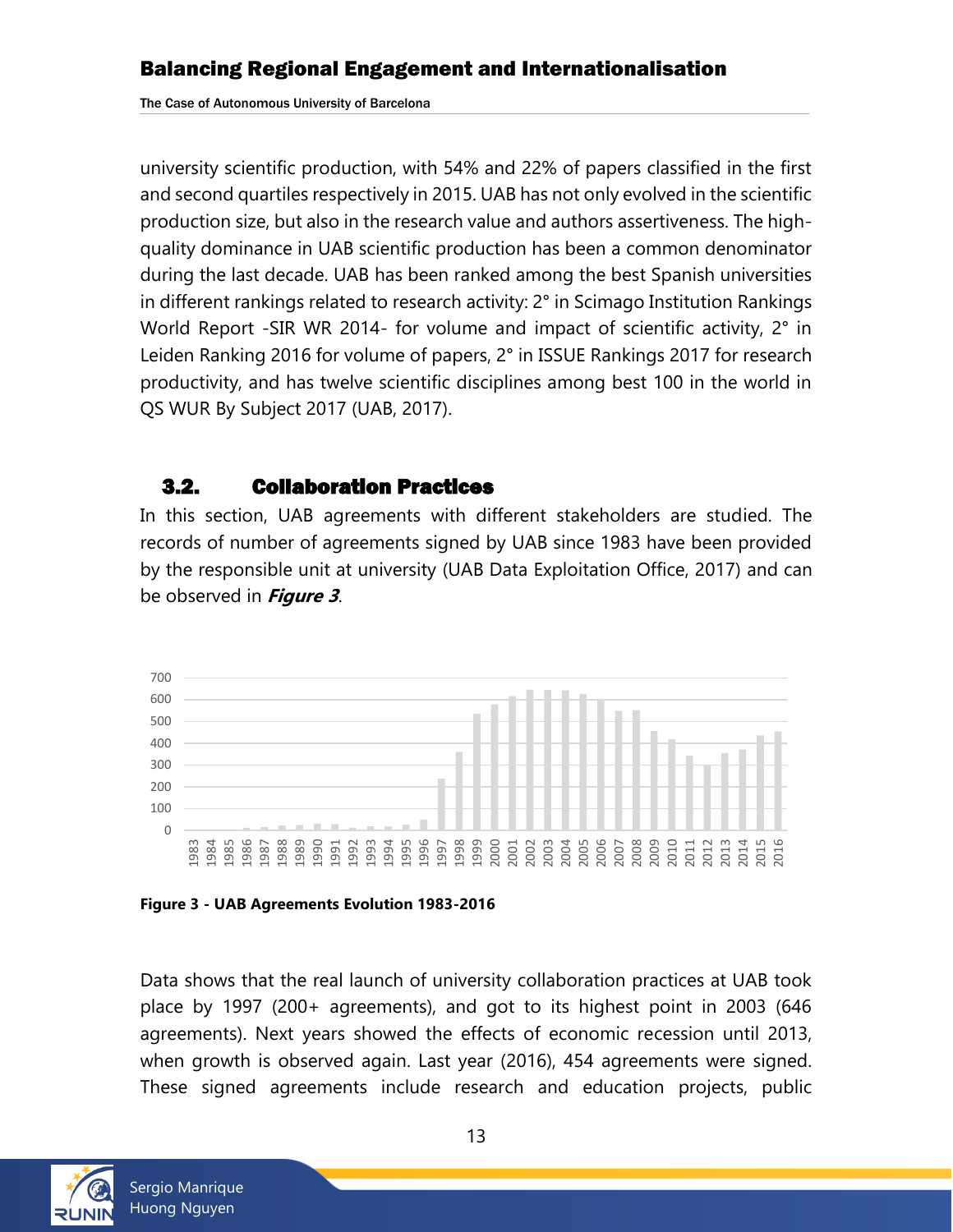The Case of Autonomous University of Barcelona

innovation programs, patents developments, university services provision and grants/subsidies, among others, either in the framework of university-firm collaboration (Valmaseda-Andia, Albizu-Gallastegi, Fernández-Esquinas, & Fernández-de-Lucio, 2015), or in other collaboration taking place with other region stakeholders like communities and public institutions.

For analysing the country distribution of agreements during the period 2010-2016, **Figure 4** is presented. Spanish institutions and firms represent an 83% of the historic agreements. Excluding Spain, this is the list of countries from which firms and institutions collaborate with UAB, led by USA, followed by France and Belgium.



**Figure 4 - Country Distribution of UAB Agreements 2010-2016**

A 15% of UAB agreements taking place abroad may indicate partly its internationalisation goals. However, most agreements taking place at a national level reflects UAB will to collaborate within its surrounding region. In fact, the UAB Campus of International excellence is "known for creating highly fruitful relations between neighbouring municipalities" (UAB, 2017). In fact, many of these relations are seen clearly in areas in which synergies have been created among business, departments, institutes and research centres, through the development of training programmes, services, cultural and sports facilities, enhancing the attraction of

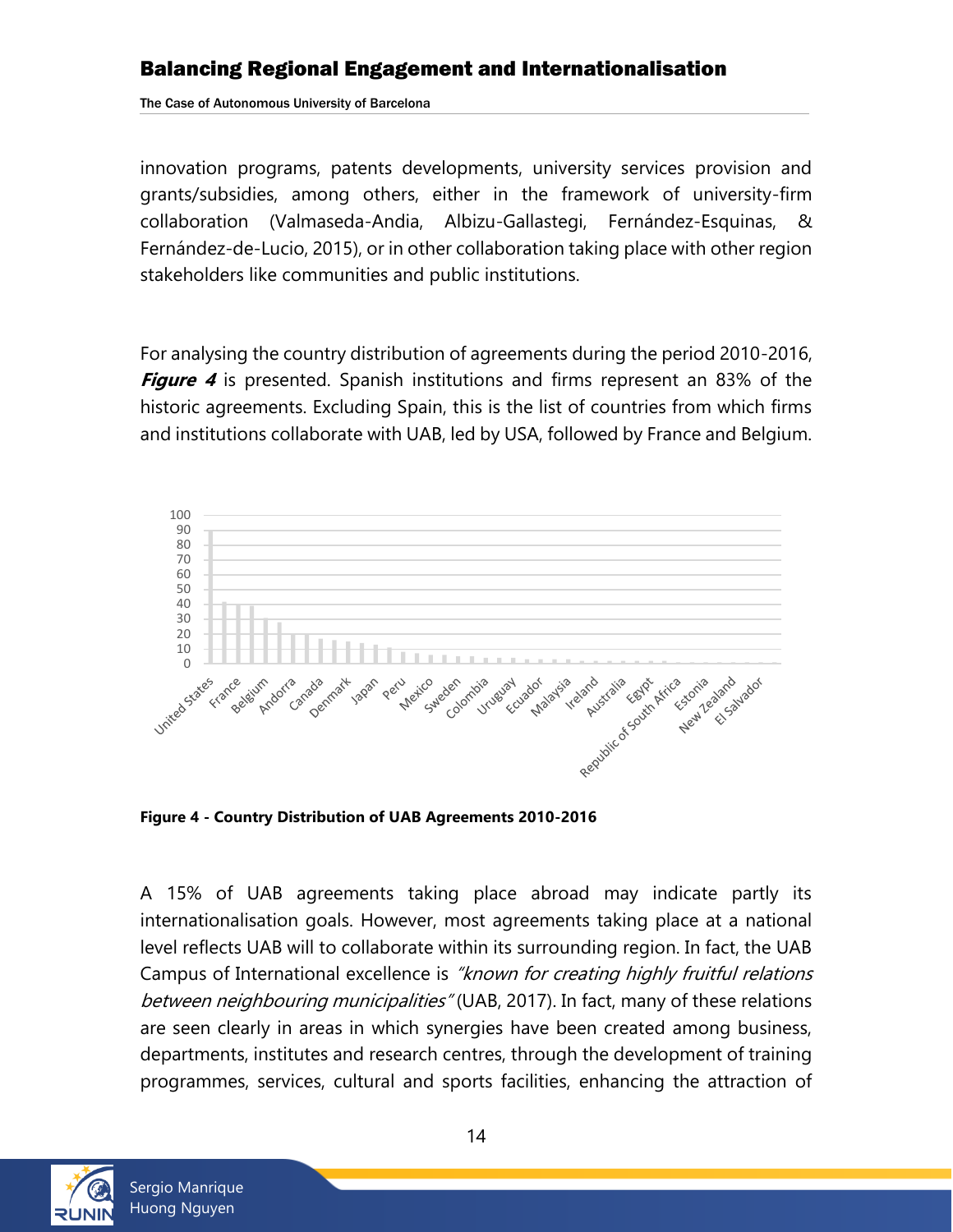talent and creating added value for neighbouring regions. In the case of universityfirm collaboration, it should facilitate the innovation and development of products, practices and governance at the firm level, which would in turn lead to a higher performance. Additionally, this collaboration should facilitate the economic growth and social development of the regions where the interaction takes place (Perkmann & Walsh, 2007). The interaction between universities, firms, institutions and citizens require coordination and coherence in their actions to generate an impact within and among regions, like reducing social, economic and territorial gaps.

### <span id="page-14-0"></span>4. University Initiatives

UAB has developed several projects and programmes in alliance with other regional players including local governments, firms and other higher educations and research institutions. Through these initiatives, UAB has got to generate a positive impact on the region with both education and research activities. This section describes two recent representative initiatives led by UAB.

# <span id="page-14-1"></span>4.1. Creating Social Impact by Immigrants Education

The **Ítaca Campus** counts with the participation of UAB, the Cerdanyola del Valles (UAB home town) city council, the Institute of Education Sciences (ICE), Santander group and Solidarity Autonomous Foundation (Fundació Autònoma Solidaria - FAS). This social-educational programme was promoted by UAB since September 2004, under the management of the ICE and town council with the finance support from Santander group (UAB, 2017). Since 2015, FAS took responsibility to organise the programme. It offers a summer school of 3-4 weeks to local 15-year-old students and primarily aims at non-EU migrants. The training activities take place under the tutorship of university lecturing and research staff from different faculties and affiliated centres appointed under a public selection process.

There was a noticeable flow of immigrants to the region in recent years. The Ítaca Campus was established to respond to the issue of low level of education participation among immigrants. The purposes of the program are: 1) to provide

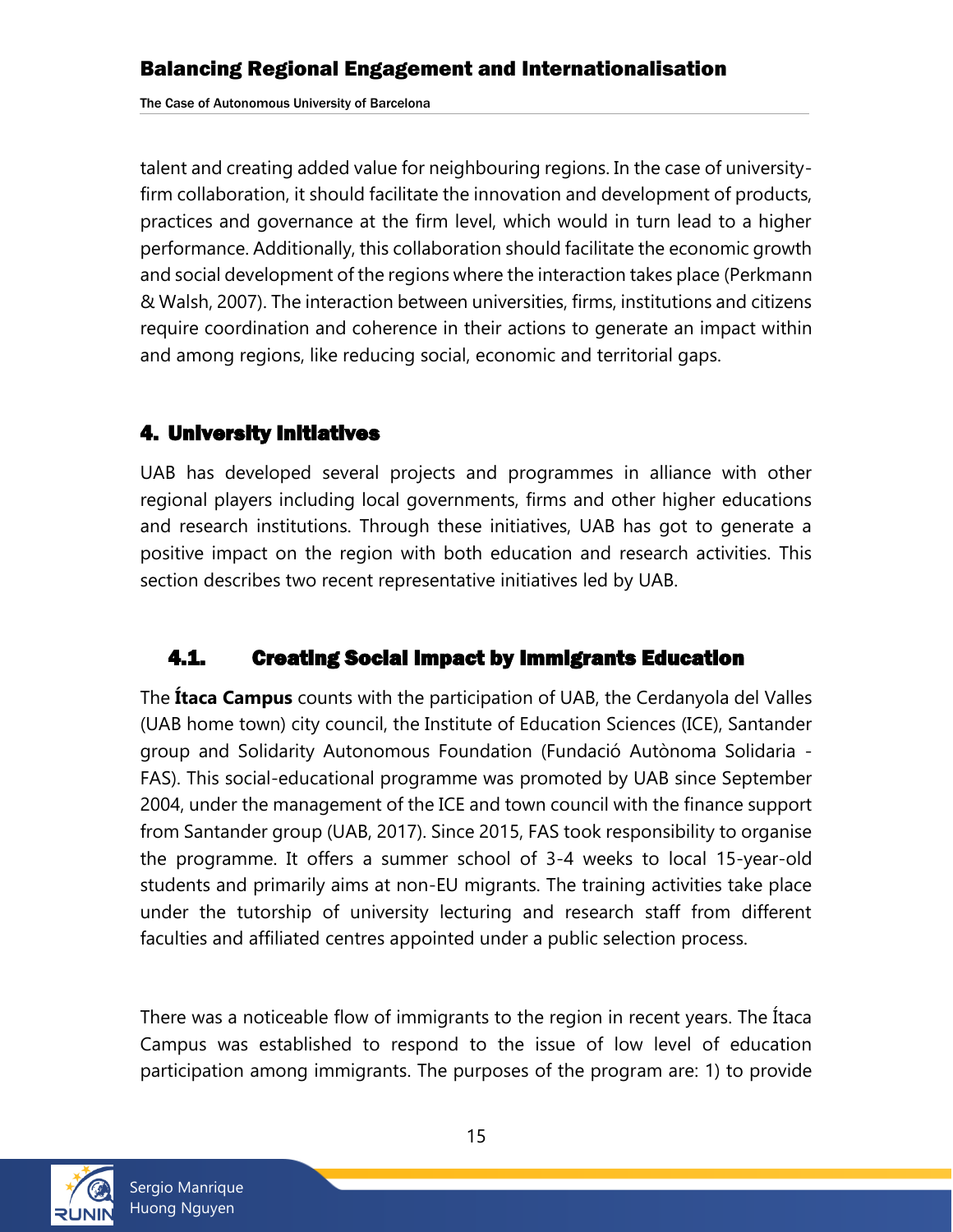The Case of Autonomous University of Barcelona

an overview about university life and 2) to encourage students to move to higher education level. The programme also offers the opportunity for students with diverse social background to understand each other while encouraging using Catalan as operational language (OECD, 2010). The pilot plan in 2004 had the involvement of 40 students, but the number of students joining the programme keeps growing. In the 13<sup>th</sup> edition of Itaca Campus in 2016, there were 60 participants more than in previous edition, which made it up to 388 students. Up to now, a total of 33 town councils from 7 counties in Barcelona province and 77 centres have participated in the programme (UAB, 2017). The typology and structure of the activities are flexibly designed and changed based on the feedback from monitors, students and staff. The universities and centres which would like to join in the tutorship needs to pass the public selection process; this rule makes the programme more competitive and helps improve the quality of the programme. However, while the programme gets the increasing involvement of students, it is still rather small in scale and should be extended aiming to a variety of participants. Ítaca Campus project contributes to internationalization goals of UAB in terms of training and attraction of foreign talent. Additionally, trained immigrants are meant to become change agents and contribute positively to the development of the region.

#### <span id="page-15-0"></span>4.2. Training Change Agents for Sustainable Development

At an institutional strategic level, UAB counts with three Strategic Research Communities (Comunitats de Recerca Estratègica) in different areas: CORE Smart and Sustainable Cities, CORE Cultural Heritage and CORE Mental Health. These three research communities participate in several initiatives of innovation and regional development in collaboration with other regional players, normally led by UAB. This is the case of **Digital and Green Skills Vallès** (UAB, 2017), a programme born in the first trimester of 2017 that makes part of the Smart and Sustainable Cities CORE. Undertaken by UAB, Western Valley County Council and Eurecat (Technology Centre of Catalonia), this initiative combines training and employment for young people with the promotion of innovative and sustainable economies. This first edition of the programme is aimed at young professionals who are keen to participate in open innovation and co-creation projects motivated by social and economic transformation. Subsidized by the Catalonian government and the

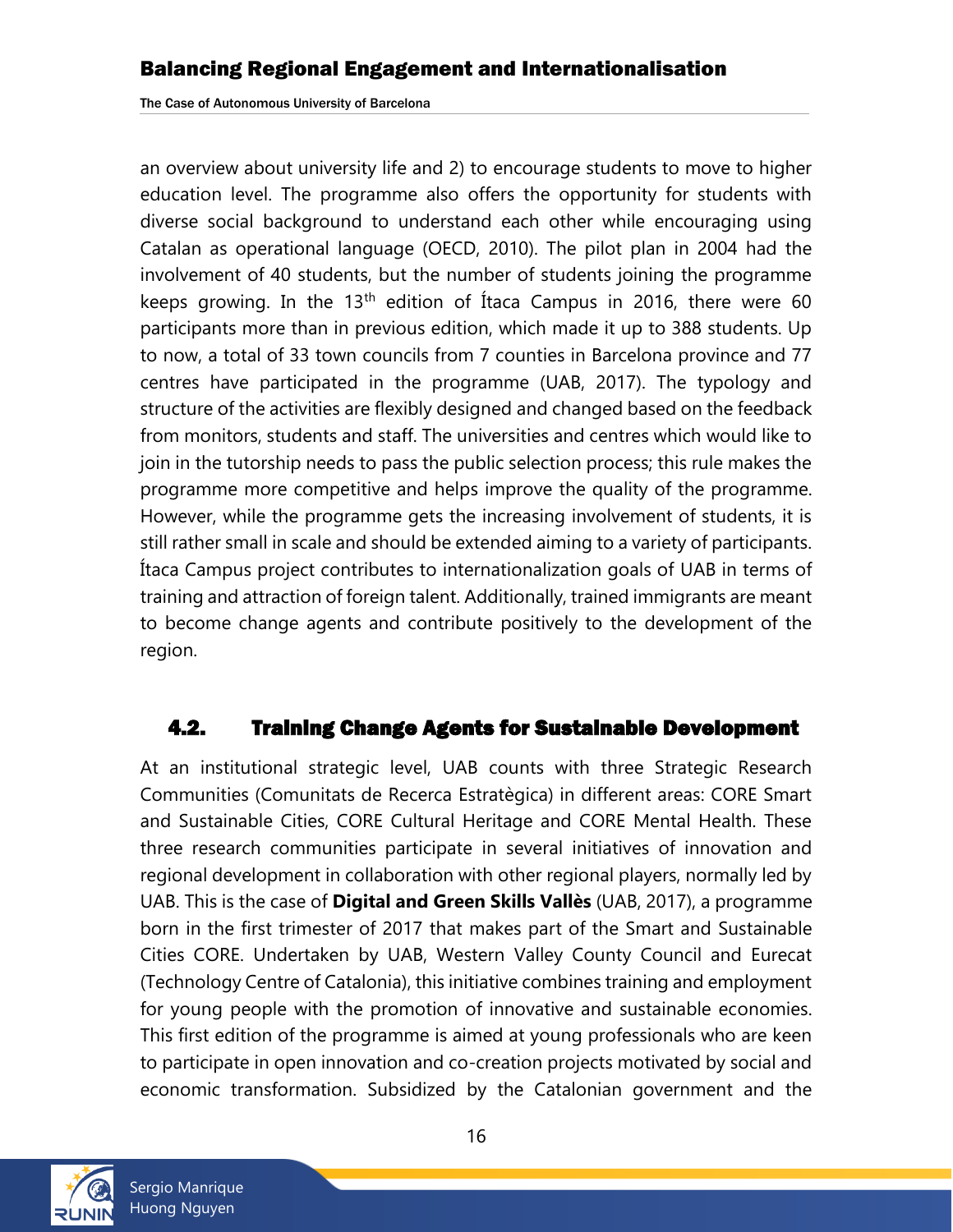The Case of Autonomous University of Barcelona

European Social Fund (ESF), this project seeks to: 1) develop and disseminate digital and green competences -skills- among academics, practitioners, citizens and firms, 2) allow citizens to access digital and sustainable transformation by mobilizing social agents, 3) develop new employment opportunities in unexplored fields, 4) fit new professionals profile into current and future tendencies, and 5) make these professionals become change agents for developing a new economic and social framework. (UAB, Western Valley County Council, & Eurecat, 2017)

This initiative is carried out by the Department of Telecommunications and Systems Engineering, which shares training tasks with Eurecat and other UAB research groups. The programme includes training for potential change agents in technology and green skills (e.g., digital manufacturing, big data, programming), personal and methodological competences (e.g., teamwork, communication, analysis) and entrepreneurship (e.g. leadership, innovation, business models), to be done through talks, workshops and visits to firms. Afterwards, participants are introduced into a network for detection of new opportunities through a platform of open innovation and co-creation. In the end, the programme expects to count with several proposals and pilot experiences to be included in a catalogue, open to firms, which should help participants to improve their profiles and to develop new employment opportunities. Through this initiative, UAB, in alliance with other regional players, gets to cover different work fronts relevant for regional development and university goals. This programme firstly promotes circular economy based on open innovation as a way of economic development (Ghisellini, Cialani, & Ulgiati, 2016) in the region of Catalonia. It also creates employment opportunities and green/sustainable business ideas to be developed, and both region and university can gain competitiveness with this collaboration. The 25 selected participants (out of more than 100 eligible interested applicants), internationally competitive professionals coming from different municipalities of the county, are expected to generate proposals and pilot projects in areas such as 3D printing, internet and product eco-design, among others, with a social impact on the county and a contribution to the improvement of its citizens' life quality.

### <span id="page-16-0"></span>5. Discussion on University Engagement

There is no doubt that the presence of UAB in B30 area and Barcelona city does have impacts on innovation and development of the region. The role of UAB may be distinguished in two types of passive role and active role. The passive role refers



Sergio Manrique Huong Nguyen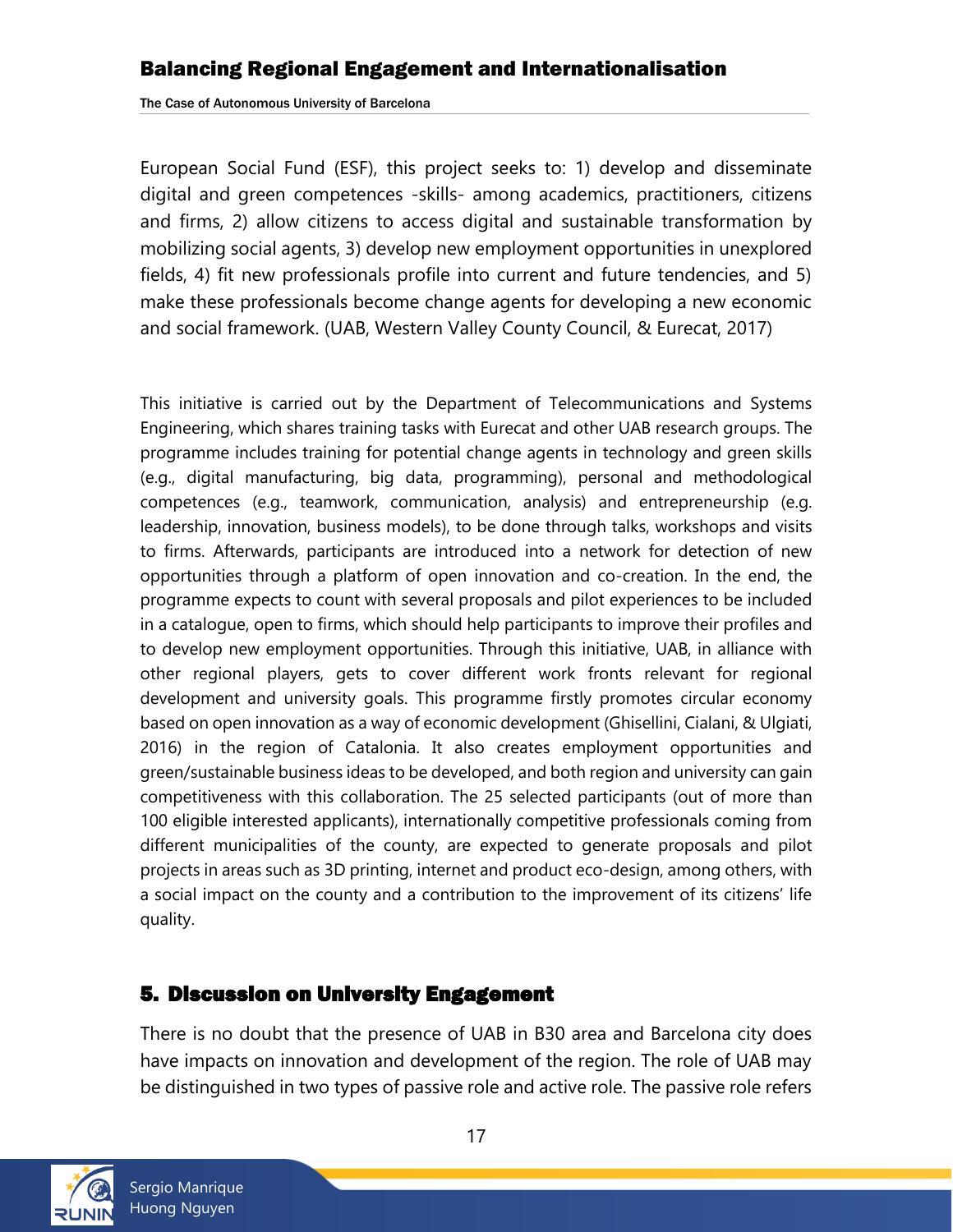to the pure economic benefits that UAB brings as a large university in the region, while the active role reveals the university's impacts on innovation and regional development thanks to its dynamic activities. Within the framework of this research, the active role is focused since it discloses more clearly the strategy that university is pursuing. However, the passive role is briefly discussed to reinforce the importance of UAB in the region. Generally, compared to centralized university system in some other countries in Europe, the large and decentralized structure of UAB can create a time-consuming and cumbersome decision-making process with the involvement of several stakeholders. However, the decentralized structure is increasingly connected to university´s ability to respond to societal needs (OECD, 2010). The engagement of external stakeholders in such organisational structure normally assists in establishing the links with other sectors.

# <span id="page-17-0"></span>5.1 Passive role

As a top ranked university in Spain, UAB is an important element of economy of B30 area and Barcelona city, especially in the stage when the region aims to become an innovation and knowledge-based economy, in alignment with Catalonian strategy (Marinelli, Elena-Perez, & Alias, 2016). The economic impacts can be evaluated in three forms: university employment and expenditure in regional economy; the positive impacts of student and academic populations on the living and working environment of region; and the human capital effects by providing graduate workers in regional labour markets (Goddard & Vallance, 2013, p. 23).

UAB's employment and expenditure has positive impacts in the economy of the region. As mentioned above, UAB is one of the largest employers in the region, offering up to 6,000 working positions. Furthermore, with the yearly budget of almost 312 million euros, the university is believed to enhance regional economy by spending partly for facilities and infrastructure. Together with 35,000 regular students, the university also attracts around 1,000 visiting researchers and professors as mentioned above, who can impact the economic development of the region through variety of goods and services consumption. The second impact is less tangible where many students and academic staff in the region may also have

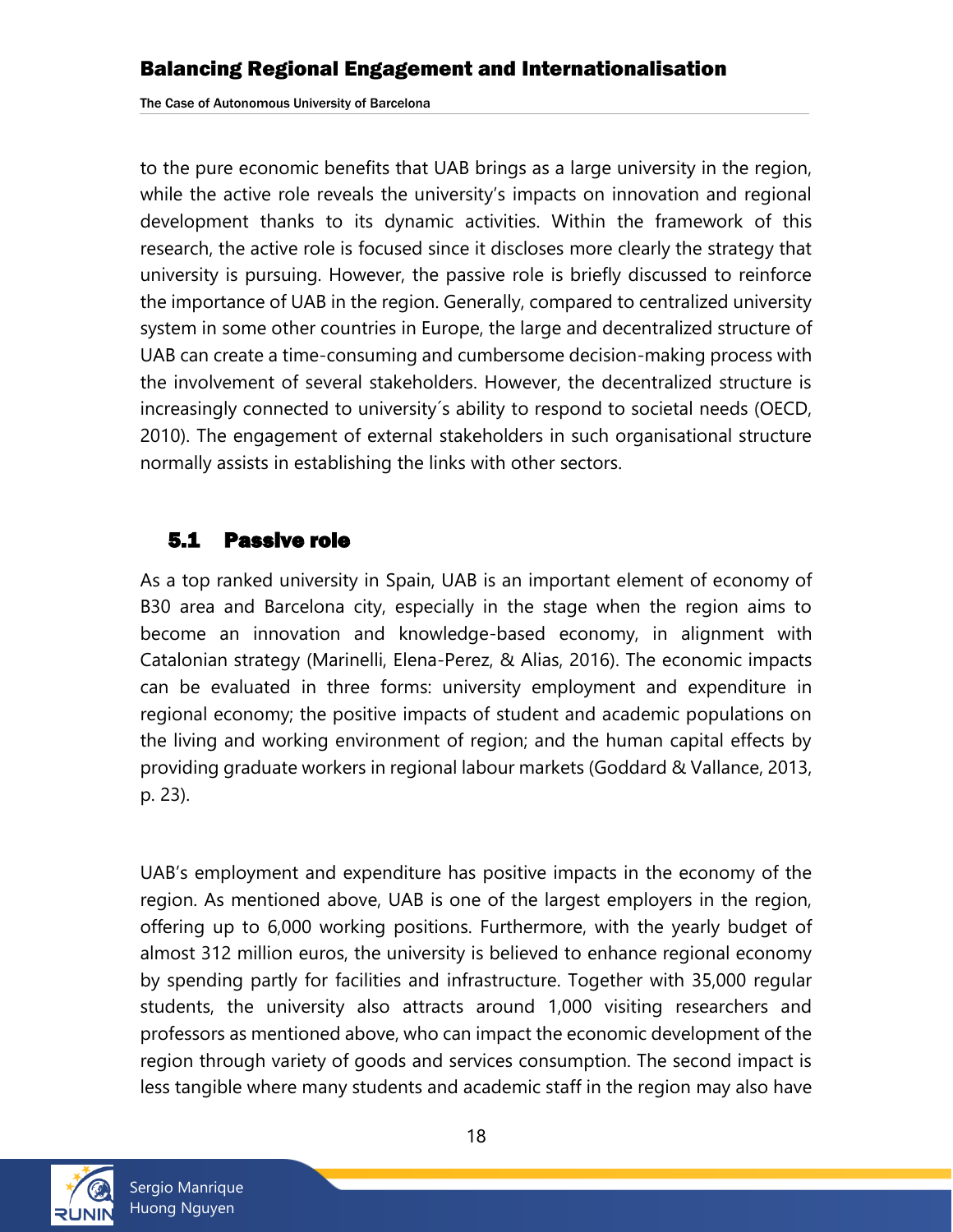The Case of Autonomous University of Barcelona

positive economic impacts by creating an attractive working and living environment. It mainly improves the environment in term of society and culture. The final role of the university noticed in this section is in providing knowledgeable and skilful human capital for the regional labour market with a large number of graduates. Studies suggest that the graduates' presence in the region positively links to levels of regional innovation (Faggian & McCann, 2006). UAB provides approximately 7,000 graduates per year which is 20% of the total students in Catalonia (UAB, 2017).

### <span id="page-18-0"></span>5.2 Active role

To begin with, it can be confirmed that UAB has strong impacts to innovation and development of the region by its intensive "knowledge spillovers" and "technology transfer". Although some studies argued that the effects of "knowledge spillovers" and "technology transfer" have been overemphasised towards regional development, these two elements stay as one of the primary direct engagements of universities with their regions (Goddard & Vallance, 2013, p. 35). Given the large size of UAB compared to other universities in Catalonia, the university implemented many researches, R&D contracts and services. In addition, UAB also builds important science/research centres and other programmes to promote new business (e.g. spin-offs) and intellectual property (e.g. patents). These investments do not only provide UAB with research and economic incentives, but also assist in accomplishing its role as a significant element in regional knowledge-based economy. In respect to this area, it is worth noticing that UAB actively self-financed the development of its own centres (OECD, 2010, p. 127).

Although human capital effect has been mentioned in the passive role of UAB in innovation and regional development, it is vital to bring the effect back here considering several good practices carried out by UAB. The university succeeds in going beyond its border of a typical university by having active contributions in solving several public concerns in the region. Relevant examples are Ítaca Campus which address the needs of immigrants and tackle cross-cultural issues; and Digital and Green Skills Vallès to train young people in aiming for a sustainable economy. Although the scale of Ítaca Campus is rather small, it successfully illustrates the

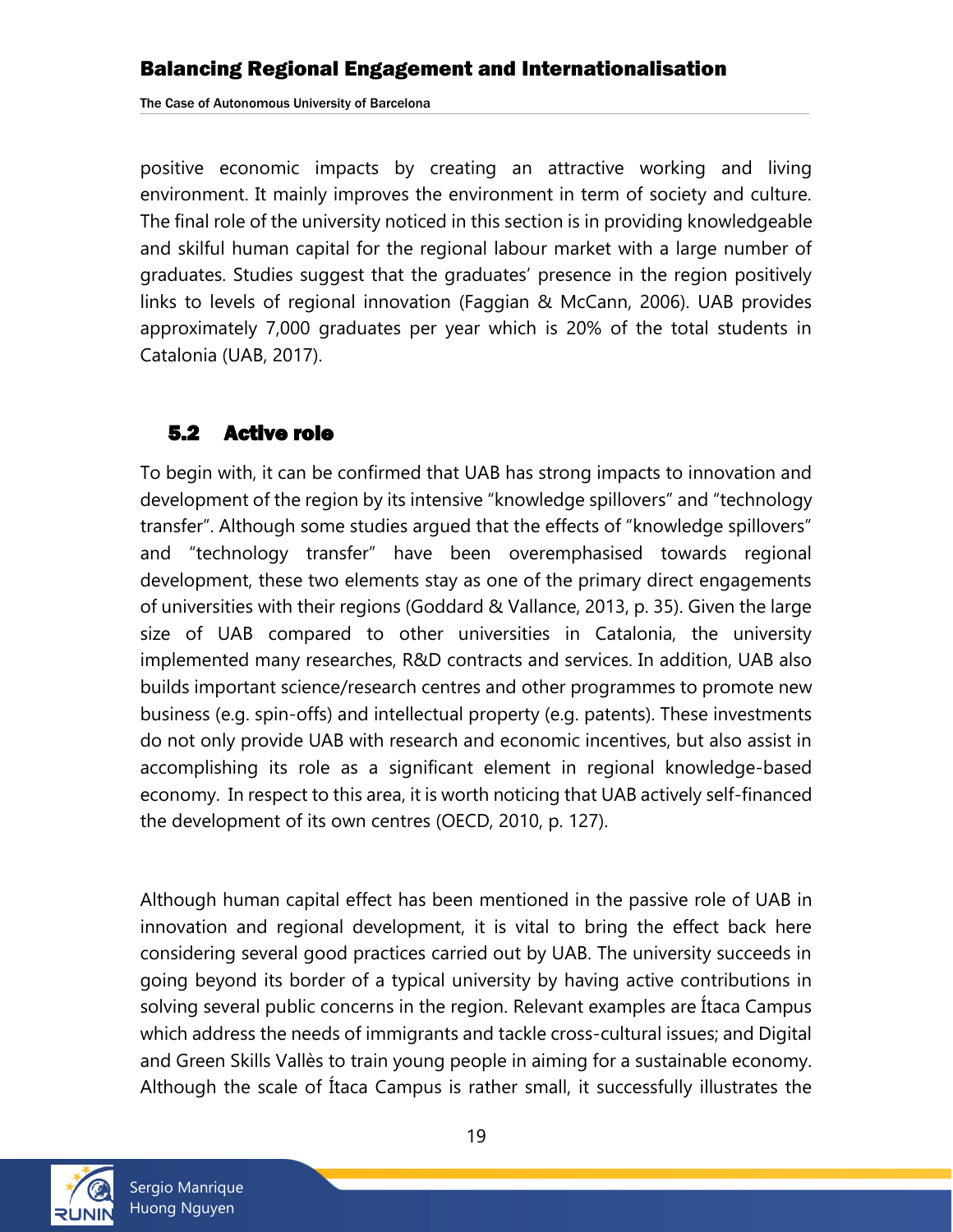The Case of Autonomous University of Barcelona

active role of UAB in integrating their education and research missions with the priority of the region. This suggestion goes along with Charles (2006, p. 128) that the university's special contribution is the "*breadth and potential in joined-up* governance", and should be observed through the ability to connect the research priorities with public concerns, and to include culture activities.

Lastly, UAB is increasingly considered as a key stakeholder in negotiating and decision-making process for innovation and regional development. It is based on the fact that B30 area consistently pursues the strategy of linking local actors for innovation and its development. UAB has actively participated in activities to exchange knowledge with firms, society and the public sector (Urbano & Guerrero, 2016).

### <span id="page-19-0"></span>6. Conclusions

In general, the main goals of a university can be defined as: maintaining the knowledge of mankind, generating new knowledge (research), transferring knowledge to next generations (education) and to society (dissemination), and generating economic development [\(Holten-Andersen, 2015\).](#page-21-1) There is no doubt about the compliance and positive role of UAB in terms of education and research both internationally and regionally. This study results indicate noticeable achievements and an enormous potential of UAB for regional innovation and socioeconomic development. The university has succeeded in going beyond its border of a typical university by having active contributions in solving several public concerns in the region. UAB is also proved itself as a key stakeholder in connecting private and public sectors with several initiatives recently putting society/ citizens in the centre of innovation and regional development. However, the role of UAB has some improvements opportunities. Regardless of the existence of numerous contracts and agreements that make evident the presence of university collaboration with other stakeholders in the UAB case, there is no certainty about the impact of this interaction on the performance of firms and on the social and economic growth of B30 area and Barcelona city, due to lack of tracking and assessment. The policy design at regional governance institutions, through projects and programs, counts with the necessary elements to promote

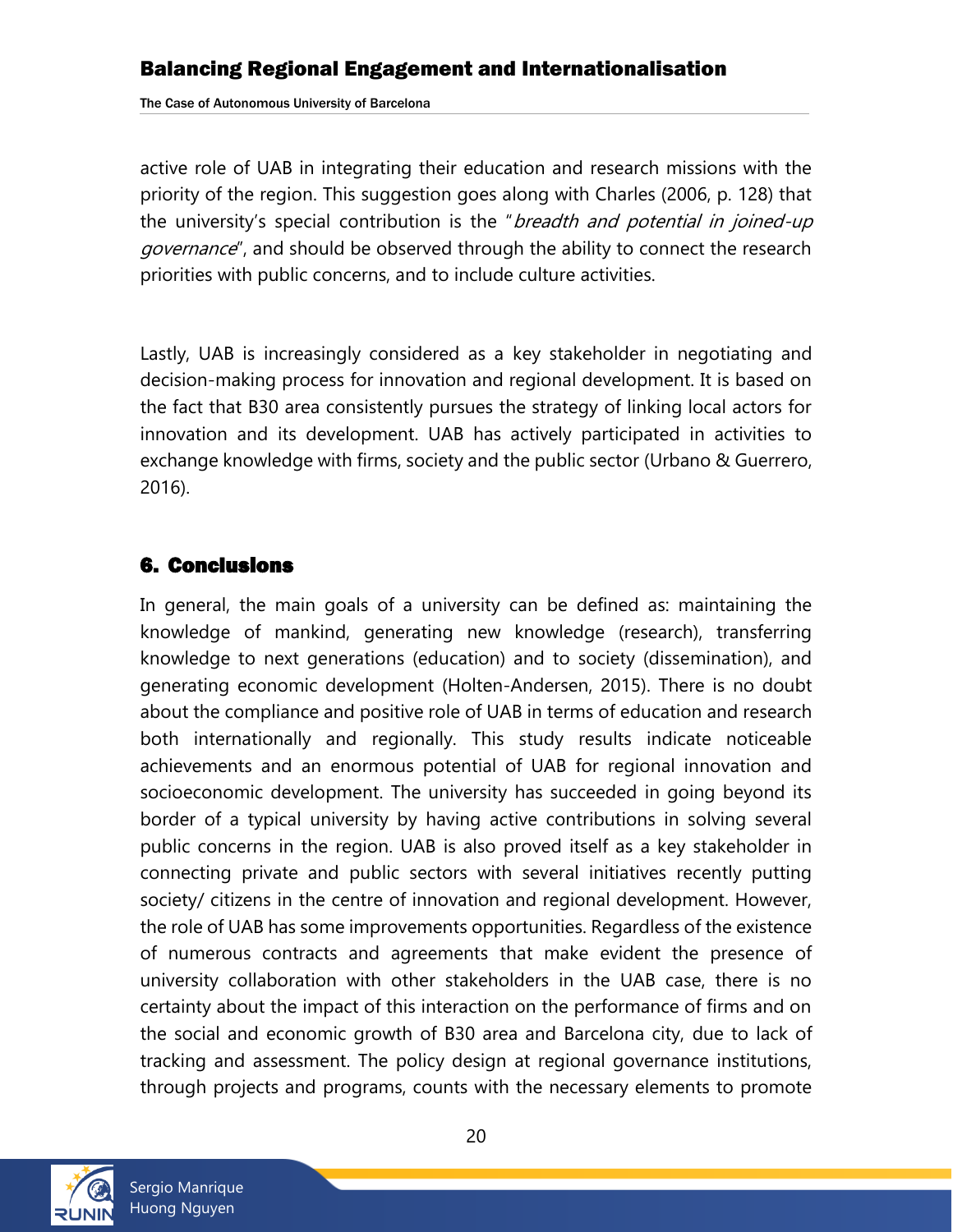The Case of Autonomous University of Barcelona

and put in practice innovation and economic growth adequately; however, the implementation and follow-up of these actions can be improved, as one can observe a bunch of unchained individual efforts without evidence of cohesion (coordination and coherence) among actors and practices.

Firms in the region of Catalonia in general do not have culture/ideas to collaborate with universities. Several firms may perceive that collaboration with other stakeholders (e.g. university) is costly with long-term investment required while the outputs of those collaborations are not identified clearly (Segarra-Blasco & Arauzo-Carod, 2008, p. 1283). Hence, it is important to effectively manage the interface (e.g. cluster associations), at the same time, develop evaluation framework based on some good practices in the region to encourage the collaborations. It is noted that university funding is partly associated with its impact on society. However, from university´s perspective, there is a challenge in the ability of fully engaging in such collaborations. This is due to the fact that the need of publication from university normally does not go along with the priorities and goals of industry or community (Miller *et al.*, 2016, p. 393). Further investigation on how to fit the university mission of regional development, later to specify reciprocal benefits, should be carried out.

#### <span id="page-20-0"></span>*Case Study Limitations*

Despite this study approaches to the role of UAB in the innovation and regional development of the region, the single case study approach limits the generalizability of the findings. As any other regional system, the Catalan one is complex, and this study has not been able to address all the actors, relations and practices that could lead to different reflections on the subject.

#### <span id="page-20-1"></span>*Acknowledgements*

**Funding:** Marie Skłodowska-Curie European Training Network for Early-Stage Researchers. European Commission Horizon 2020 – Research and Innovation Framework Programme.

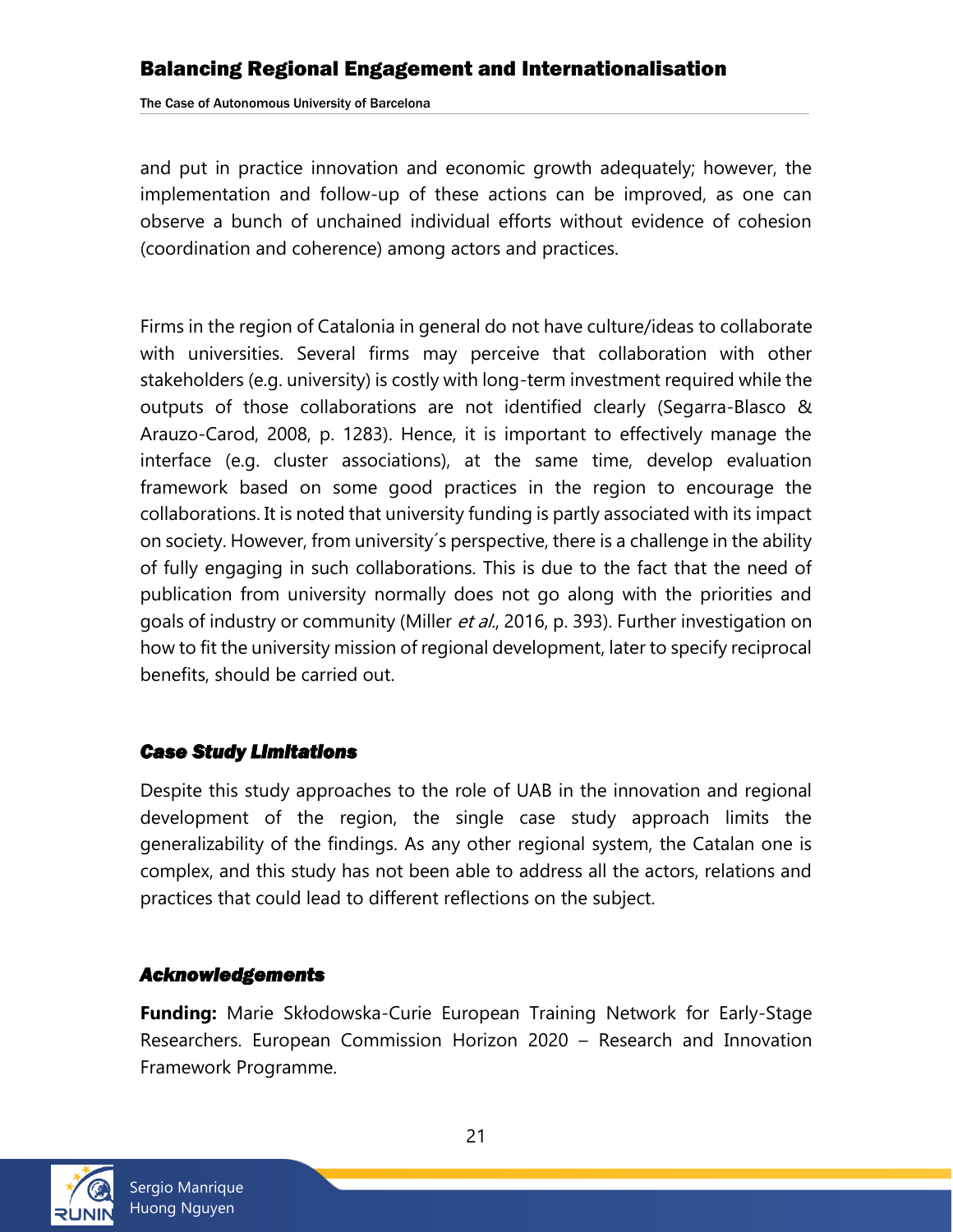**PhD Supervisors:** Gratitude to Prof. Emili Grifell-Tatjé and Dr. Pilar Marquès Gou for their advice and guidance on this case study elaboration.

<span id="page-21-1"></span>**Data Gathering:** UAB Data Exploitation Office – Data Management Unit.

# <span id="page-21-0"></span>7. References

- Association of Catalan Public Universities (ACUP). (2010). Internationalisation plan of the Catalan public universities 2010-2015. Barcelona: Nexe Impressions, SL
- Arnkil, R., Järvensivu, A., Koski, P., & Piirainen, T. (2010). *Exploring the quadruple* helix. Report of quadruple helix research for the CLIQ project. Tampere: Work Research Centre. University of Tampere.
- B30 Association. (2017). B30 Website. Retrieved from http://www.b30i.cat/B30/p/B30Area\_cat.asp
- Benneworth, P., Charles, D., & Madanipour, A. (2010). Building Localized Interactions Between Universities and Cities Through University Spatial Development. *European Planning Studies, 18*(10), 1611-1629. doi:10.1080/09654313.2010.504345
- Charles, D. (2006). Universities as key knowledge infrastructures in regional innovation systems. *Innovation: the European journal of social science research*, 19(1), 117-130.
- Cooke, P., Uranga, M., & Etxebarria, G. (1997). Regional innovation systems: institutional and organizational dimensions. Research Policy, 26, 475-491.
- Etzkowitz, H. (2002). The Triple Helix of University-Industry-Government Relations - Implications for Policy and Evaluation. Working Paper, 11.
- Etzkowitz, H. (2003). Innovation in innovation: The triple helix of universityindustry-government relations. Social Science Information, 42(3), 293-337.
- European Commission. (n.d.). Horizon 2020: The EU Framework Programme for Research and Innovation. Retrieved April 2017, from https://ec.europa.eu/programmes/horizon2020/

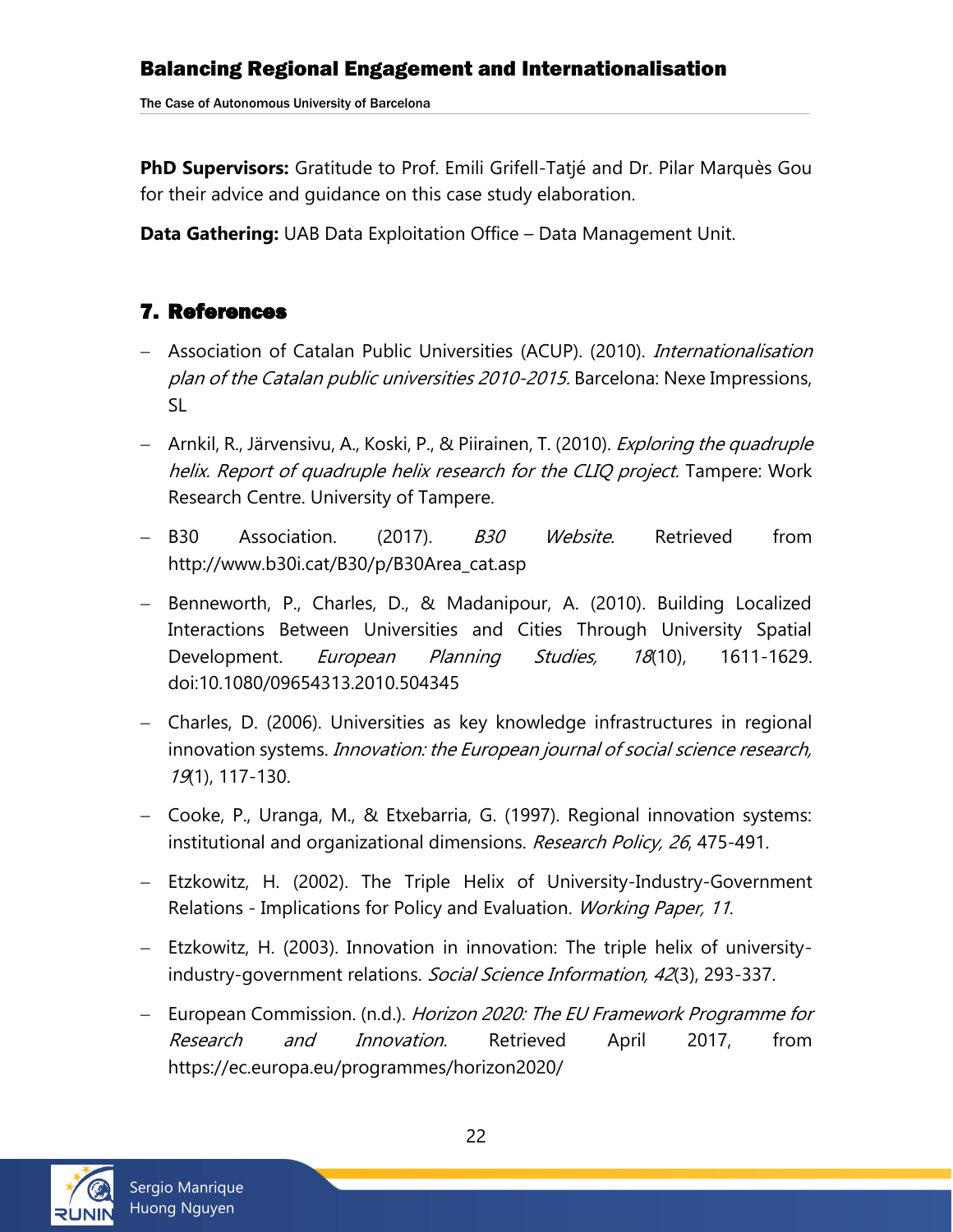The Case of Autonomous University of Barcelona

- Faggian, A., & McCann, P. (2006). Human capital flows and regional knowledge assets: a simultaneous equation approach. Oxford Economic Papers, 58(3), 475-500.
- Freeman, C. (1987). Technology and Economic Performance: Lessons from Japan. London: Pinter Publishers.
- Generalitat de Catalunya. (2014). RIS3CAT: Research and Innovation Strategy for the Smart Specialisation of Catalonia. Catalan Ministry of Economy and Knowledge, Policy Document. Retrieved from http://catalunya2020.gencat.cat/web/.content/85\_catalunya\_2020/documents/ angles/arxius/07\_ris3cat\_2014\_en.pdf
- Ghisellini, P., Cialani, C., & Ulgiati, S. (2016). A review on circular economy: the expected transition to a balanced interplay of environmental and economic systems. *Journal of Cleaner Production*, 114, 11-32. doi: 10.1016/j.jclepro.2015.09.007
- Goddard, J., & Vallance, P. (2013). The University and the City. New York: Routledge. Regional Studies Association.
- Göransson, B., & Brundenius, C. (2011). Universities in Transition: The Changing Role and Challenges for Academic Institutions. Ottawa, Canada: Springer. International Development Research Centre.
- Holten-Andersen, P. (2015, March). Copenhagen Business School President Article. The Role of Universities in Modern Societies. Copenhagen, Denmark: CBS - Senior Management News. Retrieved from http://www.cbs.dk/en/aboutcbs/organisation/senior-management/news/the-role-of-universities-inmodern-societies
- Idescat. (2017). Statistical Institute of Catalonia (Idescat) Website. Retrieved April 2017, from Official Statistics Website of Catalonia. Vallès Occidental, the municipality in figures: http://www.idescat.cat/emex/?id=40&lang=en
- Kolehmainen, J., Irvine, J., Stewart, L., Karacsonyi, Z., Szabó, T., Alarinta, J., & Norberg, A. (2016). Quadruple Helix, Innovation and the Knowledge-Based Development: Lessons from Remote, Rural and Less-Favoured Regions. Journal of the Knowledge Economy, 7(1), 23-42.

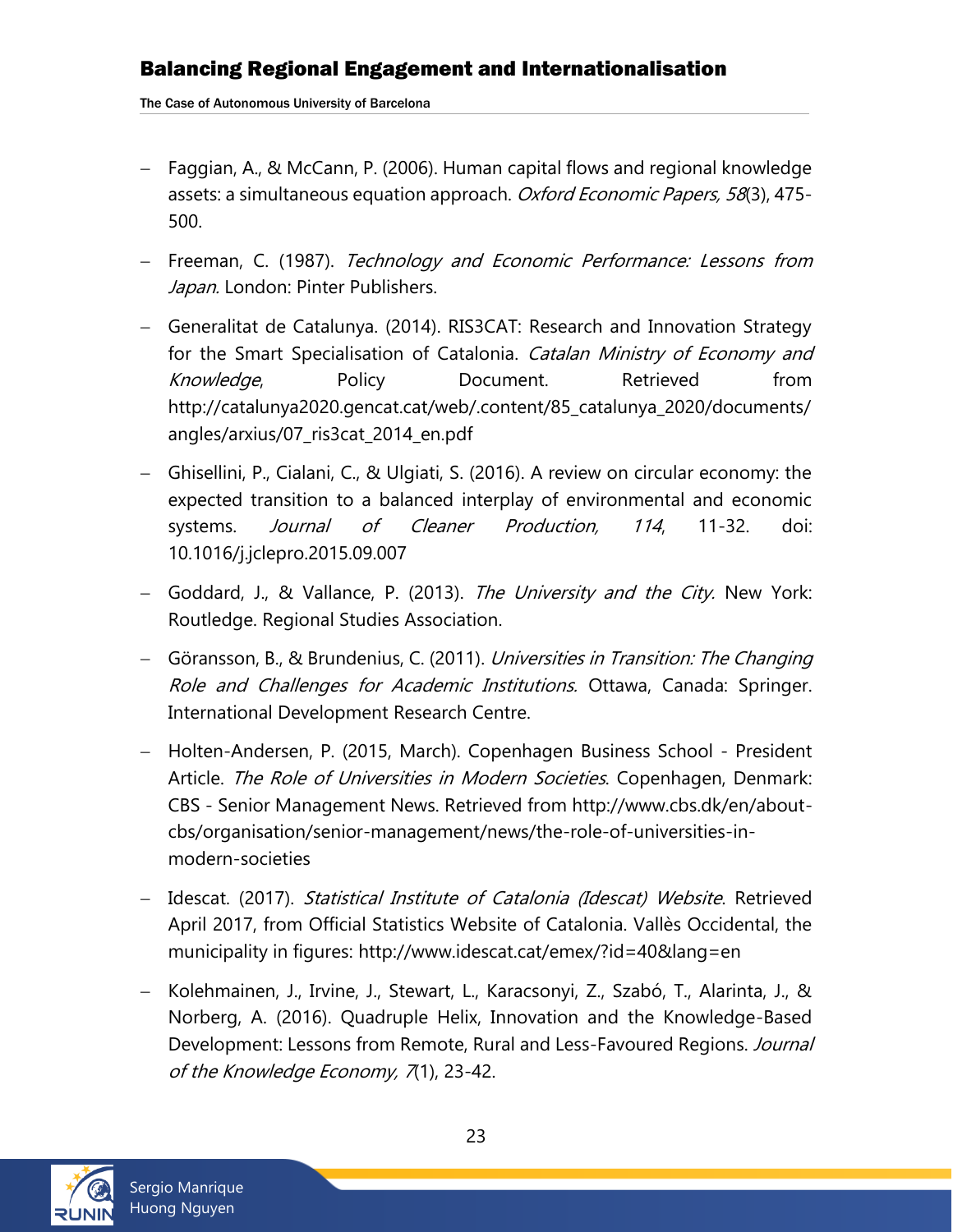The Case of Autonomous University of Barcelona

- Marinelli, E., Elena-Perez, S., & Alias, J. (2016). Universities and RIS3: the case of Catalonia and the RIS3CAT Communities. JRC Science for Policy Report. Joint Research Center - European Commission. Smart Specialisation Policy Brief, 18.
- Miller, K., McAdam, R., Moffet, S., Alexander, A., & Puthusserry, P. (2016). Knowledge transfer in university quadruple helix ecosystems: an absorptive capacity perspective. R&D Management, 46(2), 383-399.
- OECD. (2010). Higher Education in Regional and City Development: Catalonia, Spain. OECD Publishing.
- Parc de Recerca. (2017). *UAB Research Park Webpage*. Retrieved May 2017, from http://www.uab.cat/web/about-the-park/-strong-uab-research-park- /strong-1345674962855.html
- Pareja-Eastaway, M., & Pradel-i-Miquel, M. (2010). New economy, new governance approaches? Fostering creativity and knowledge in the Barcelona Metropolitan Region. Creative Industries Journal, 3(1), 29-46.
- Perkmann, M., & Walsh, K. (2007). University–industry relationships and open innovation: Towards a research agenda. Journal of Management Review, 9(4), 259-280.
- Ray Hudson. (2011). From Knowledge-based Economy to … Knowledge-based Economy? Reflections on Changes in the Economy and Development Policies in the North East of England, Regional Studies, 45:7, 997-1012
- Segarra-Blasco, A., & Arauzo-Carod, J. (2008). Sources of innovation and industry–university interaction: Evidence from Spanish firms. Research Policy, 37(8), 1283-1295.
- Serra-Ramoneda, A. (2008). Dos tiempos, dos contextos: el nacimiento de una nueva Universidad (Two times, two contexts: the birth of a new University). Inaugural session of the 2008 academic year. Barcelona, Catalonia, Spain: Universitat Autònoma de Barcelona.
- Solà, J., Sàez, X., & Termes, M. (2010). *Estructura industrial i tecnològica dels* municipis del tram central de la AP-7/B-30 (Vol. Document d'Economia Industrial # 36). Barcelona, Catalonia, Spain: Centre d'Economia Industrial. Universitat Autònoma de Barcelona. doi: ISBN 978-84-935324-7-5